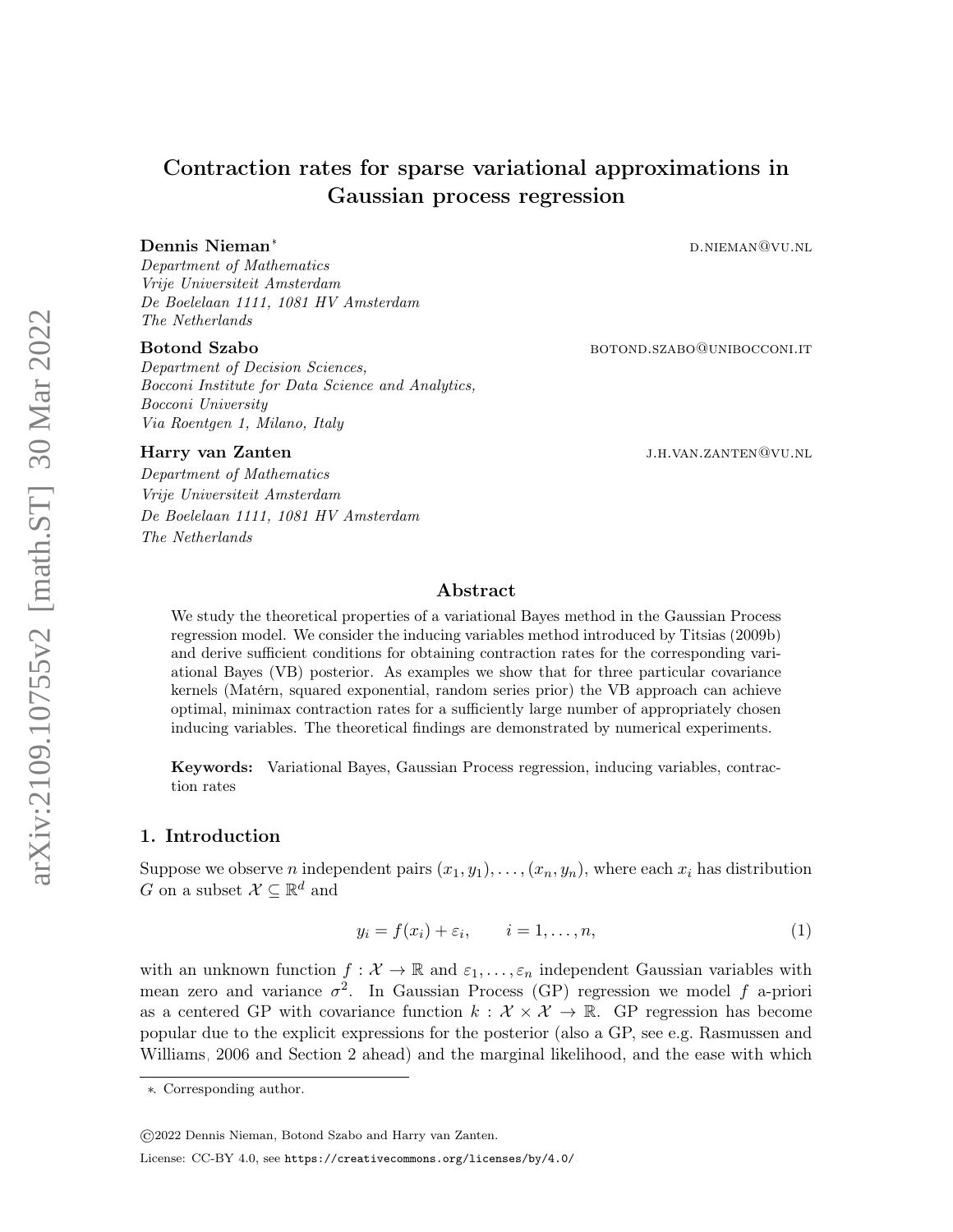uncertainty quantification can be obtained. Moreover, there exist mathematical guarantees for consistency, optimal contraction rates, and validity of uncertainty quantification (e.g. [van der Vaart and van Zanten, 2008b;](#page-25-1) [Sniekers and van der Vaart, 2015;](#page-25-2) [Rousseau and](#page-24-1) [Szabo, 2017\)](#page-24-1).

A drawback of plain GP regression is the fact that computation of the posterior requires inversion of an  $n \times n$  matrix, which becomes computationally demanding for large sample size *n*. The computational cost typically scales as  $n^3$ , which can be prohibitive in practice. To alleviate the computational burden, reduced rank approximations are often employed; see for instance Chapter 8 of [Rasmussen and Williams](#page-24-0) [\(2006\)](#page-24-0) and the more recent overview in [Liu et al.](#page-24-2) [\(2020\)](#page-24-2). These approximations somehow summarise the posterior using  $m \ll n$ variables instead of n, typically reducing the order of the computational cost from  $n^3$  to  $nm^2$ .

In this paper we consider the variational approximation proposed by [Titsias](#page-25-0) [\(2009b\)](#page-25-0). This approach uses m so-called inducing variables to summarise the posterior (details are given in the next section). It is a true variational Bayes procedure, in the sense that the approximate posterior minimises the Kullback-Leibler (KL) divergence between the true posterior and a parametrised family of approximating distributions.

While the computational aspects of low rank approximations are well understood, little is known about whether the mathematical guarantees for the true posterior carry over to the approximate posterior. [Burt et al.](#page-24-3) [\(2019\)](#page-24-3) analyse the expected KL-divergence between the posterior and its variational approximation. In particular, they investigate in various cases how large the number of inducing variables  $m$  should be chosen in relation to the sample size n in order to ensure that the expected KL-divergence vanishes as n becomes large. However, since the expectation that is considered is computed both over the data  $(x, y)$  and over the prior on  $f$ , these results do not translate to (frequentist) guarantees about consistency and contraction rates, which assume that the data is generated from a fixed, "true" regression function  $f_0$ .

In this paper we derive contraction rates for the approximate posterior in this frequentist setup. This makes it possible to compare rates with known minimax lower bounds, which explain what the best possible contraction rates are and how these depend on global characteristics of the true regression function  $f_0$ , like its degree of smoothness. This in turn gives insight into how  $m$  should be chosen in order for the variational posterior to have the same contraction rate as the true posterior.

Our findings can be summarised as follows:

- (i) In order to have an optimal rate of contraction of the variational posterior around the true regression function  $f_0$ , it is not necessary that the KL-divergence between the true posterior and the variational approximation vanishes as  $n \to \infty$ .
- (ii) For appropriately chosen inducing variables, one can recover an  $\alpha$ -smooth regression function  $f_0$  at the optimal rate with the VB method using the Matérn kernel or a series kernel with regularity hyper-parameter  $\alpha$  if the number of inducing variables m scales at least as  $n^{d/(d+2\alpha)}$ .
- (iii) These inducing variable VB methods also result in minimax contraction rate around  $\alpha$ -smooth regression functions  $f_0$  for GP priors with squared exponential covariance kernel (in  $d = 1$ ) if the number of inducing variables m scales at least as  $n^{1/(1+2\alpha)} \log n$ .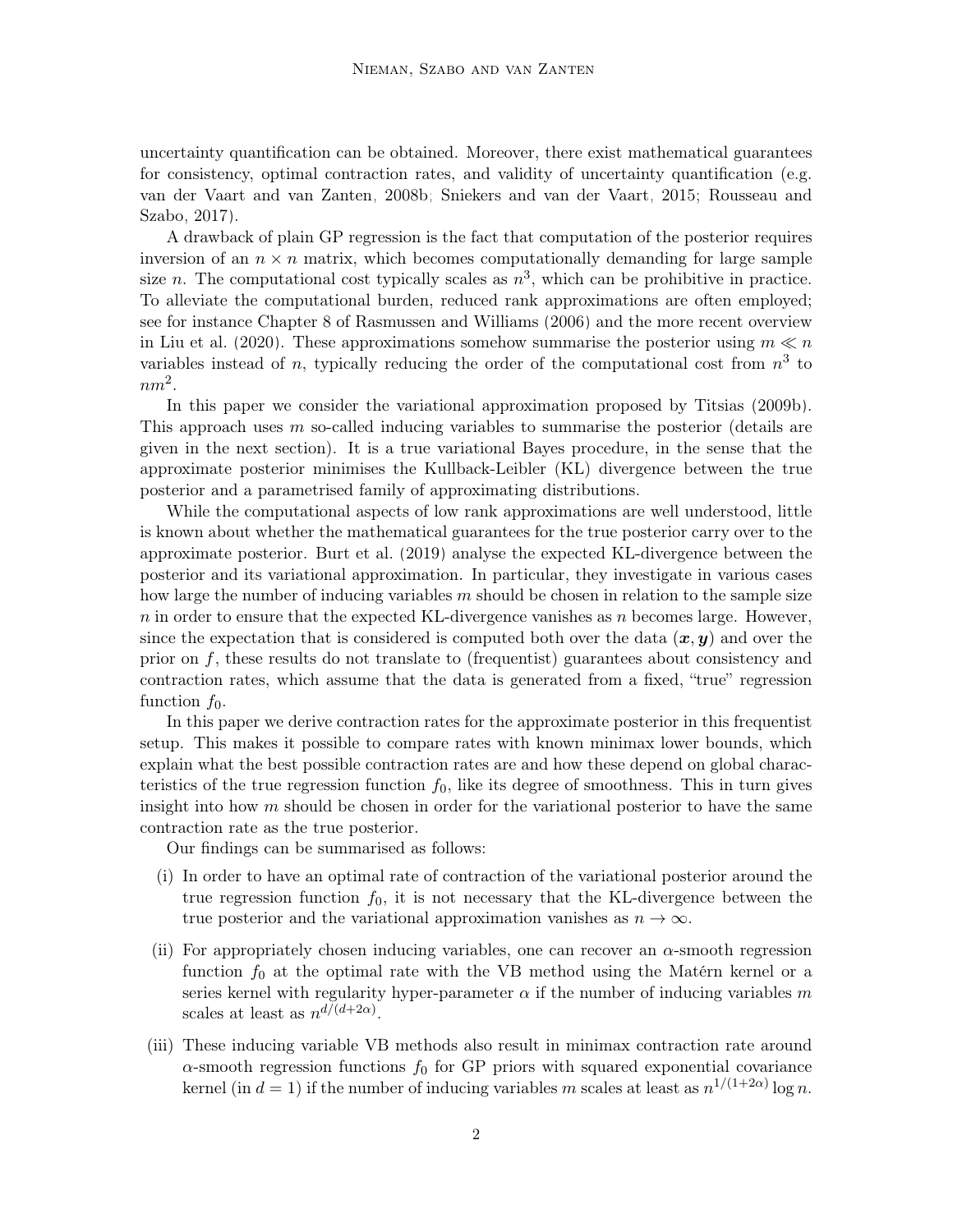(iv) Choosing fewer inducing points than the optimal number can result in overly smooth posterior means and conservative, sub-optimally large credible sets; see the numerical study in Section [7.](#page-17-0)

The remainder of the paper is organised as follows. In Section [2](#page-2-0) we recall the inducing variable variational Bayes method by [Titsias](#page-25-0) [\(2009b\)](#page-25-0). Next in Section [3](#page-4-0) we briefly discuss contraction rate results for GP posteriors following [van der Vaart and van Zanten](#page-25-1) [\(2008b\)](#page-25-1). A more detailed description of the frequentist analysis of general (nonparametric) posteriors are given in Appendix A. The main results are presented in Section [4](#page-5-0) where sufficient conditions are given on the GP and the inducing variables to obtain the contraction rate of the corresponding VB posterior. In Sections [5.1](#page-8-0) and [5.2](#page-10-0) two specific choices of the inducing variables are described, from the eigendecompositions of respectively the covariance matrix and the covariance operator. We show in Section [6](#page-13-0) that these approaches result in rate optimal VB posterior contraction rates for the squared exponential, Matérn and series covariance kernels, matching the optimal behaviour of the appropriately scaled true posterior. Finally we conclude our results with a brief numerical study in Section [7.](#page-17-0)

#### 1.1 Notation

For two positive sequences  $a_n, b_n$  we use the notation  $a_n \leq b_n$  if there exists a positive constant C such that  $a_n \leq C b_n$  for all n. We write  $a_n \approx b_n$  if  $a_n \leq b_n$  and  $b_n \leq a_n$  are satisfied simultaneously. We denote by tr the trace operator and by  $D_{KL}(\mu, \nu)$  the Kullback-Leibler divergence between the measures  $\mu$  and  $\nu$ . The norm  $\|\cdot\|$  denotes the Euclidean norm for vectors and the spectral/operator norm for matrices. By  $L^2(\mathcal{X}, G)$  we denote the space of (almost sure equivalence classes of) Borel measurable real-valued functions f on  $\mathcal X$ such that  $||f||_{2,G}^2 := \int_{\mathcal{X}} |f|^2 dG$  is finite.

# <span id="page-2-0"></span>2. Inducing variables variational Bayes

In this section we recall the sparse GP regression approach of [Titsias](#page-25-0) [\(2009b\)](#page-25-0), introducing the notation that we use throughout the paper.

In the regression model [\(1\)](#page-0-1), if a centered GP prior  $\Pi$  with covariance kernel k is used, then the true posterior is again a GP, with mean and covariance function given by

<span id="page-2-1"></span>
$$
x \mapsto K_{xf}(\sigma^2 I + K_{ff})^{-1} y,
$$
  

$$
(x, y) \mapsto k(x, y) - K_{xf}(\sigma^2 I + K_{ff})^{-1} K_{fy},
$$

respectively. Here we denote  $y = (y_1, \ldots, y_n)$ ,  $\boldsymbol{f} = (f(x_1), \ldots, f(x_n))$ ,

$$
K_{x}f = \text{cov}_{\Pi}(f(x), f) = (k(x, x_1), \dots, k(x, x_n)) = K_{fx}^T,
$$
  

$$
K_{ff} = \text{cov}_{\Pi}(f, f) = [k(x_i, x_j)]_{1 \le i, j \le n},
$$
  
(2)

where we emphasise through the subscript  $\Pi$  that the covariances are computed under the prior  $\Pi$  (and not (also) the distribution G of the design points). We denote the posterior probability kernel by  $\Pi(\cdot | \mathbf{x}, \mathbf{y})$ .

The idea of [Titsias](#page-25-0) [\(2009b\)](#page-25-0) is to summarise the true posterior through a collection of inducing variables  $u_1, \ldots, u_m \in L^2(\Pi)$ , which by definition are continuous linear functionals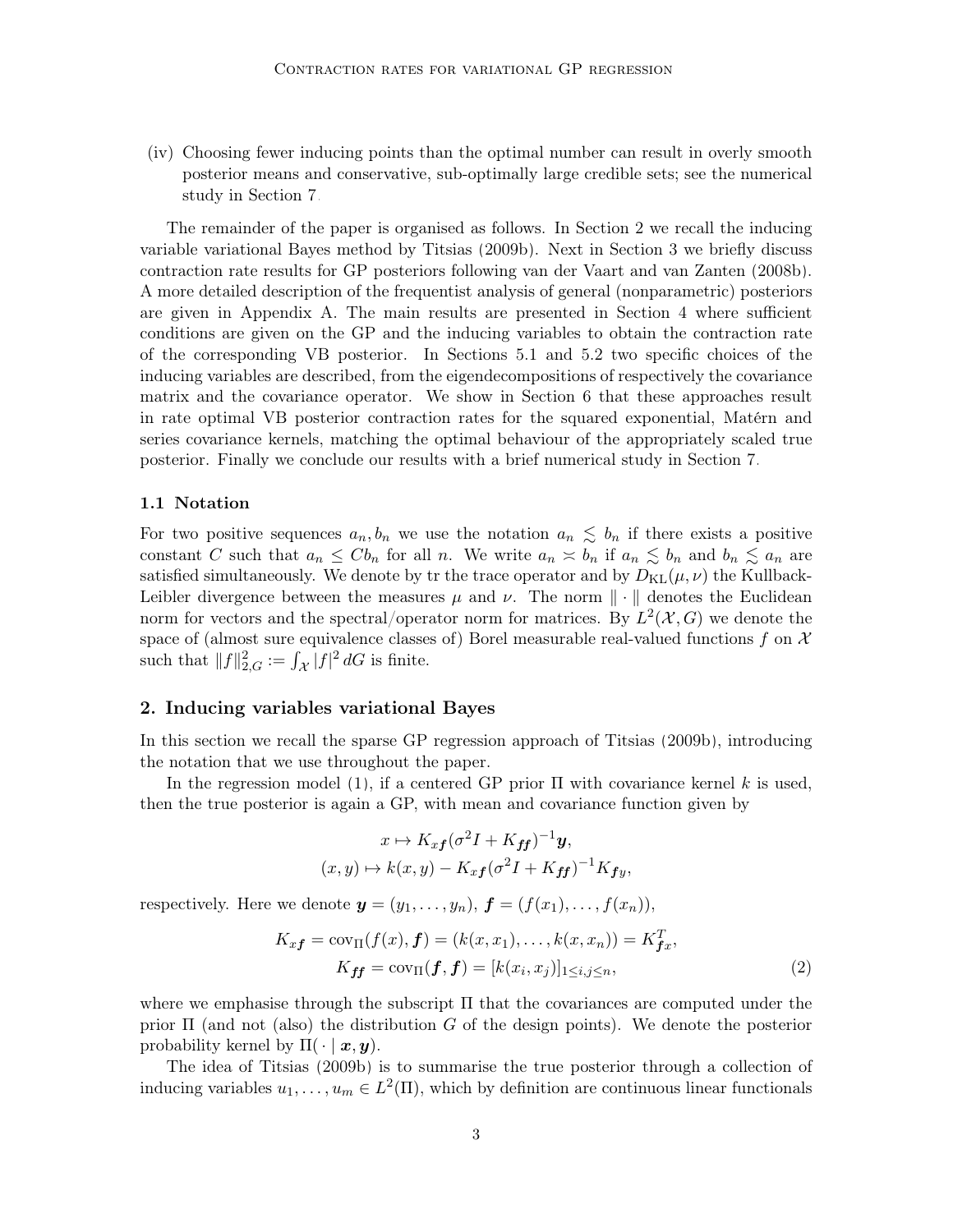of the prior process on f. By the linearity assumption, the prior process f conditional on  $u = (u_1, \ldots, u_m)$  is again a GP, with mean and covariance function given by

<span id="page-3-1"></span><span id="page-3-0"></span>
$$
x \mapsto K_{xu} K_{uu}^{-1} u,\tag{3}
$$

$$
(x, y) \mapsto k(x, y) - K_{xu} K_{uu}^{-1} K_{uy}, \tag{4}
$$

where  $K_{xu} = cov_{\Pi}(f(x), u) = K_{ux}^T$  and  $K_{uu} = [cov_{\Pi}(u_i, u_j)]_{1 \le i, j \le m}$ . This motivates the construction of a variational family of measures approximating the posterior by postulating that the vector  $u$  has a Gaussian distribution with some mean  $\mu \in \mathbb{R}^m$  and  $m \times m$  covariance matrix  $\Sigma$ , and that the conditional  $f |u$  is the GP law given by [\(3\)](#page-3-0)-[\(4\)](#page-3-1). This results in a variational family of GP laws indexed by variational parameters  $\mu$  and  $\Sigma$ . Explicitly, for fixed  $\mu$  and  $\Sigma$ , the variational approximation to the posterior is a GP with mean and covariance function given by

$$
x \mapsto K_{xu} K_{uu}^{-1} \mu,
$$
  

$$
(x, y) \mapsto k(x, y) - K_{xu} K_{uu}^{-1} (K_{uu} - \Sigma) K_{uu}^{-1} K_{uy},
$$

cf. also equation (2) in [Burt et al.](#page-24-3) [\(2019\)](#page-24-3). We denote this member of the variational family by  $\Psi_{\mu,\Sigma}(\cdot \mid \boldsymbol{x}, \boldsymbol{y}).$ 

It can be shown that for all  $\mu$  and  $\Sigma$ , the approximation  $\Psi_{\mu,\Sigma}(\cdot \mid \bm{x}, \bm{y})$  and the true posterior  $\Pi(\cdot | \bm{x}, \bm{y})$  are equivalent measures (the Radon-Nikodym derivative reduces to a finite-dimensional Gaussian derivative, a function of only  $m + n$  variables). Hence their Kullback-Leibler divergence is well defined. [Titsias](#page-25-3) [\(2009a\)](#page-25-3) proves that there exist optimal  $\mu'$  and  $\Sigma'$  such that

$$
\inf_{\mu,\Sigma} D_{\mathrm{KL}}\Big(\Psi_{\mu,\Sigma}(\cdot \mid \boldsymbol{x}, \boldsymbol{y})\Big\| \Pi(\cdot \mid \boldsymbol{x}, \boldsymbol{y})\Big) = D_{\mathrm{KL}}\Big(\Psi_{\mu',\Sigma'}(\cdot \mid \boldsymbol{x}, \boldsymbol{y})\Big\| \Pi(\cdot \mid \boldsymbol{x}, \boldsymbol{y})\Big) \n= \frac{1}{2}\Big(\boldsymbol{y}^T(Q_n^{-1} - K_n^{-1})\boldsymbol{y} + \log \frac{|Q_n|}{|K_n|} + \frac{1}{\sigma^2} \operatorname{tr}(K_n - Q_n)\Big).
$$
\n(5)

Here  $K_n = \sigma^2 I + K_{ff}$  and  $Q_n = \sigma^2 I + Q_{ff}$ , where

<span id="page-3-3"></span><span id="page-3-2"></span>
$$
Q_{ff} = K_{fu} K_{uu}^{-1} K_{uf} \tag{6}
$$

with  $K_{uf} = cov_{\Pi}(u, f)$ . Even though in [Titsias](#page-25-3) [\(2009a\)](#page-25-3) the considered distributions are jointly over f and  $u$ , the Kullback-Leibler divergence does not change when we use the f-marginal distributions, as follows from [Matthews et al.](#page-24-4) [\(2016\)](#page-24-4), noting that the inducing variables are measurable functions of f.

The variational posterior  $\Psi_{\mu',\Sigma'}(\cdot \mid x, y)$  can be seen as a particular rank-m approximation of the full posterior  $\Pi(\cdot | x, y)$ . In the next section we present results about the rate at which it contracts around the true regression function  $f_0$  as  $n \to \infty$ . Since the precise form of the optimal variational parameters is not important here, we simply denote the variational posterior by  $\Psi(\cdot | \mathbf{x}, \mathbf{y}) = \Psi_{\mu', \Sigma'}(\cdot | \mathbf{x}, \mathbf{y}).$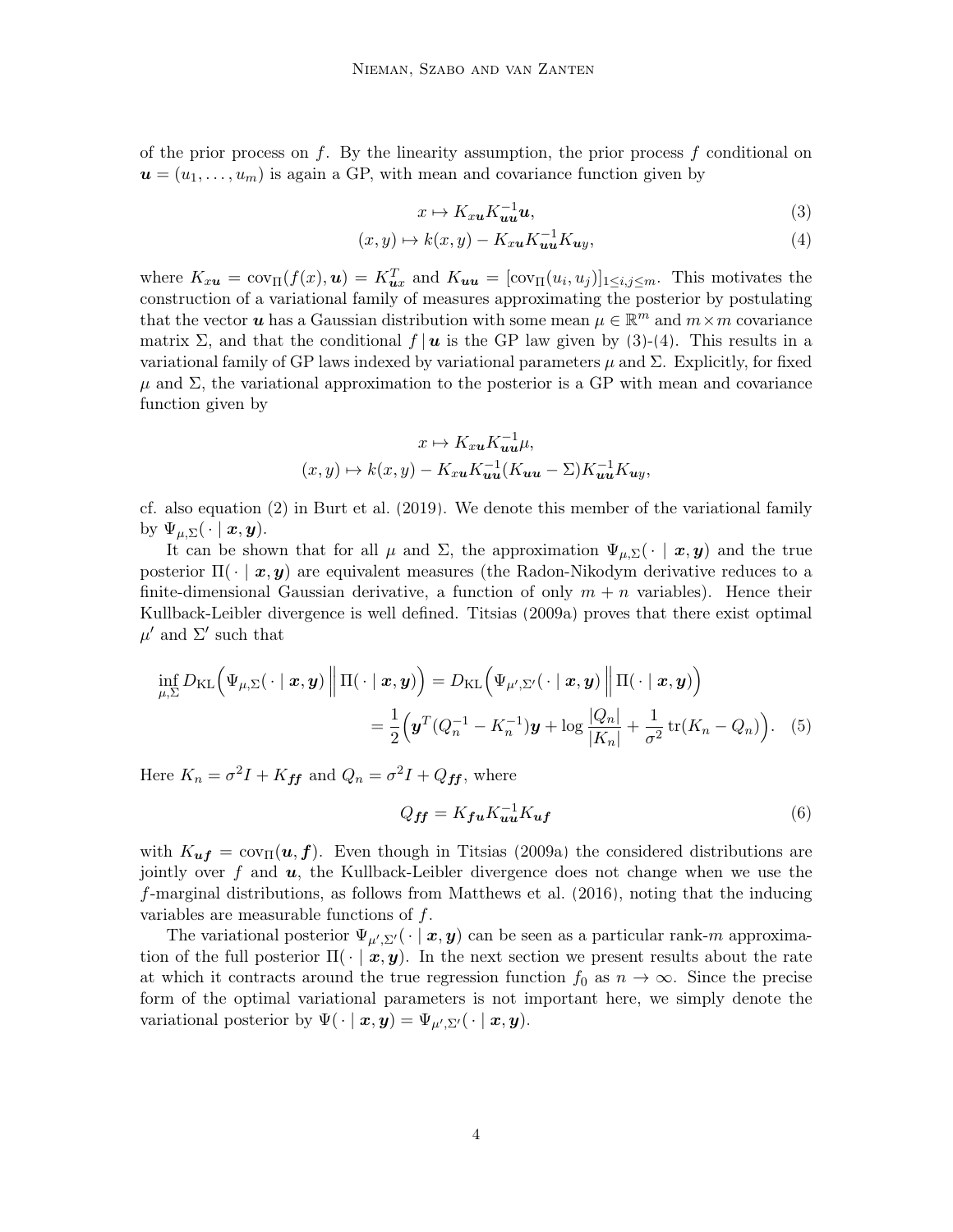#### <span id="page-4-0"></span>3. Posterior contraction rates for Gaussian process priors

We give a brief overview of posterior contraction rates for GP priors. In Appendix [A](#page-21-0) we provide further details and discuss general contraction rate results for (nonparametric) Bayesian methods. Here we focus on the results directly used in our main theorem in the upcoming section.

We study the posterior distribution  $\Pi(\cdot | x, y)$  under the assumption that the data  $(x, y)$ are generated according to some fixed, "true" regression function  $f_0 \in L^2(\mathcal{X}, G)$ . In other words, we suppose [\(1\)](#page-0-1) holds with  $f_0$  instead of f, or equivalently, the pairs  $(x_i, y_i)$  are i.i.d. with density

$$
p_{f_0}(x, y) = (2\pi\sigma^2)^{-1/2} \exp(-(y - f_0(x))^2/(2\sigma^2))
$$

relative to the product of the probability measure  $G$  and the Lebesgue measure. We denote by  $P_0$  the associated joint distribution of the data and by  $E_0$  its according expectation operator. General theory on Bayesian contraction rates gives conditions under which the posterior corresponding to a GP prior in the nonparametric regression model contracts around the true regression function  $f_0$  at a certain rate  $\epsilon_n \to 0$  as the sample size n tends to infinity.

The standard approach for establishing contraction rates, as exposed in [Ghosal and](#page-24-5) [van der Vaart](#page-24-5) [\(2017\)](#page-24-5), relies on the existence of appropriate hypothesis tests. This is guaranteed when the chosen metric is the Hellinger distance, so the contraction rate is naturally measured relative to this metric on the space of joint densities of the pair  $(x_i, y_i)$ . Given  $f_1, f_2 \in L^2(\mathcal{X}, G)$ , this Hellinger distance  $d_H$  between the two associated densities  $p_{f_1}, p_{f_2}$  is given by

$$
d_{\mathrm{H}}(p_{f_1}, p_{f_2})^2 = \frac{1}{2} \iint \left( \sqrt{p_{f_1}(x, y)} - \sqrt{p_{f_2}(x, y)} \right)^2 dy dG(x)
$$
  
= 
$$
\int_{\mathcal{X}} 1 - \exp\left( -\frac{(f_1(x) - f_2(x))^2}{8\sigma^2} \right) dG(x).
$$
 (7)

Considering this as a function of  $(f_1, f_2)$ , the distance  $d_H$  can be viewed as a metric on the function space  $L^2(\mathcal{X}, G)$ . In the sequel we shall abuse our notation and simply write  $d_H(f_1, f_2)$ .

The posterior is said to contract around the truth  $f_0$  at the rate  $\epsilon_n$  with respect to the Hellinger distance  $d_H$  if for all sequences  $M_n \to \infty$ ,

<span id="page-4-2"></span><span id="page-4-1"></span>
$$
E_0 \Pi \big( f : d_H(f, f_0) \ge M_n \epsilon_n \mid \mathbf{x}, \mathbf{y} \big) \to 0 \tag{8}
$$

as  $n \to \infty$ . Loosely speaking, [\(8\)](#page-4-1) entails that if  $f_0$  generated the data, then, asymptotically, all posterior mass lies in Hellinger balls around  $f_0$  with a radius of the order  $\epsilon_n$ .

In view of [van der Vaart and van Zanten](#page-25-1) [\(2008b\)](#page-25-1), for GPs the posterior contraction rate is determined by the concentration function  $\varphi_{f_0} : (0, \infty) \to \mathbb{R}$  associated to the GP prior  $\Pi$ , which is defined as

<span id="page-4-3"></span>
$$
\varphi_{f_0}(\epsilon) = \inf_{h \in \mathbb{H}: \|h - f_0\|_{2, G} \le \epsilon} \|h\|_{\mathbb{H}}^2 - \log \Pi(f : \|f\|_{2, G} \le \epsilon). \tag{9}
$$

Here H is the Reproducing Kernel Hilbert Space (RKHS) associated to the prior, and  $\|\cdot\|_{\mathbb{H}}$  is the corresponding RKHS norm (see e.g. [van der Vaart and van Zanten, 2008a](#page-25-4) or Appendix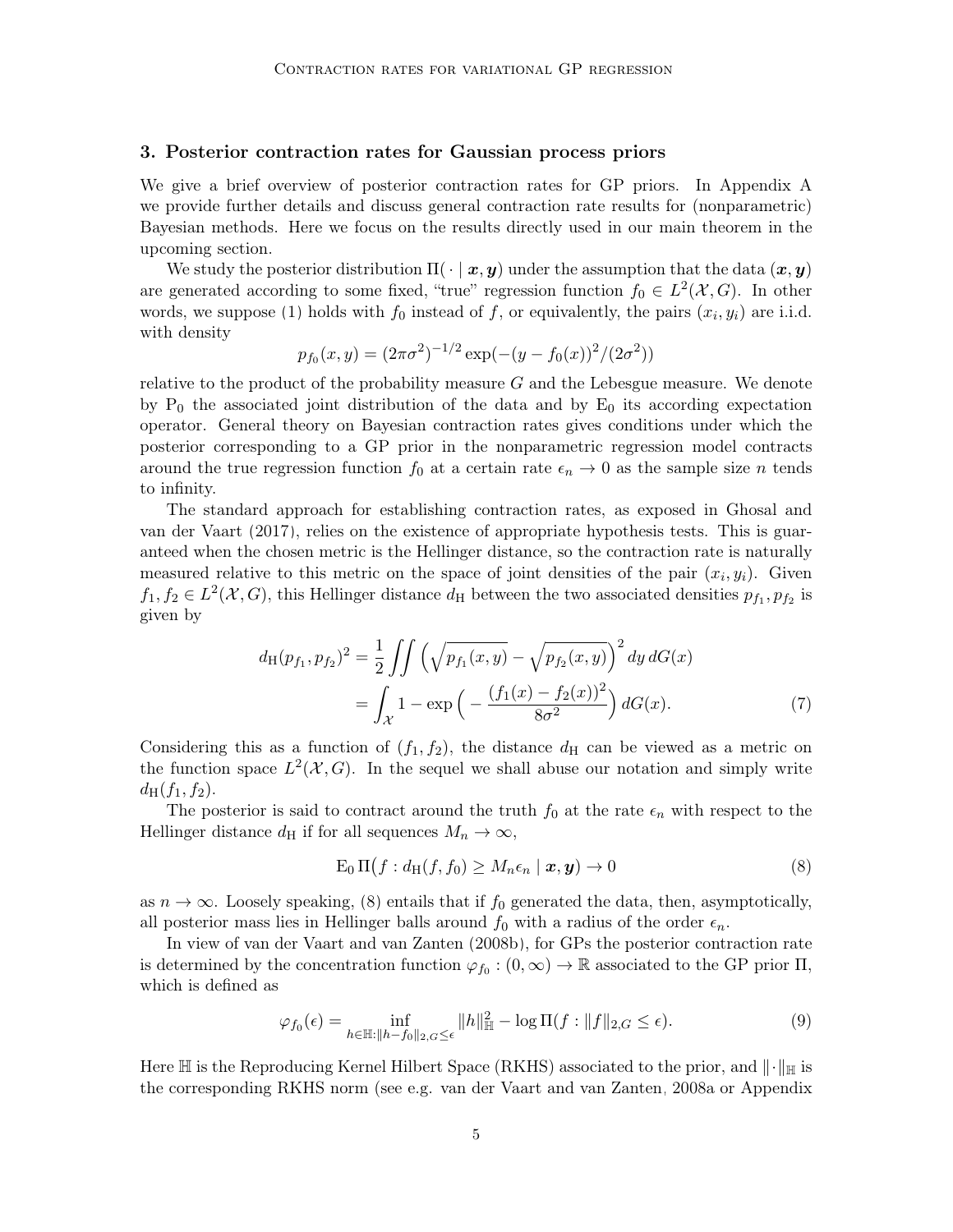I of [Ghosal and van der Vaart, 2017\)](#page-24-5). Specifically, if  $\epsilon_n \to 0$  is such that  $n\epsilon_n^2 \to \infty$  and

<span id="page-5-1"></span>
$$
\varphi_{f_0}(\epsilon_n) \le n\epsilon_n^2,\tag{10}
$$

then the posterior distribution contracts at the rate  $\epsilon_n$ . The following is a slightly more refined version of this statement.

<span id="page-5-3"></span>**Lemma 1** Suppose that the concentration function inequality [\(10\)](#page-5-1) holds for some sequence of positive numbers  $\epsilon_n \to 0$  with  $n\epsilon_n^2 \to \infty$ . Then, for every constant  $C_2 > 0$  there exists an event  $A_n$  in the  $\sigma$ -field generated by  $(\boldsymbol{x}, \boldsymbol{y})$  such that  $P_0(A_n) \to 1$  and

$$
E_0 \Pi(f : d_H(f, f_0) \ge M_n \epsilon_n \mid \mathbf{x}, \mathbf{y}) 1_{A_n} \lesssim \exp(-C_2 n \epsilon_n^2).
$$
 (11)

Note that the preceding lemma implies the posterior contraction [\(8\)](#page-4-1). This inequality together with a bound on the Kullback-Leibler divergence in [\(5\)](#page-3-2) will help establish our main result, a contraction rate statement for the variational posterior; see Theorem [2](#page-5-2) ahead and the lemmas below it. The results leading to Lemma [1](#page-5-3) are recalled and discussed in Appendix [A.](#page-21-0) We note that in specific examples, verifying the concentration inequality [\(10\)](#page-5-1) means analysing the so-called small ball behaviour of the prior GP and the approximation properties of its RKHS (see also Section [6](#page-13-0) and Appendix [B\)](#page-22-0).

# <span id="page-5-0"></span>4. Main results

In this paper we are interested in contraction rate results like [\(8\)](#page-4-1), but for the variational posterior  $\Psi(\cdot \mid x, y)$  instead of the full posterior  $\Pi(\cdot \mid x, y)$ . It is intuitively clear that in addition to an assumption like [\(10\)](#page-5-1), this requires control over the approximation properties of the variational family, which depend on the choice of inducing variables  $u = (u_1, \ldots, u_n)$ . In the following theorem, this is measured in terms of the expected "size" of the difference between the matrices  $K_{ff}$  and  $Q_{ff}$  (defined in [\(2\)](#page-2-1) and [\(6\)](#page-3-3), respectively), which is the covariance matrix of the conditional law of the vector  $\boldsymbol{f} = (f(x_1), \ldots, f(x_n))$  given  $\boldsymbol{u}$  (see [\(4\)](#page-3-1)). The size of  $K_{ff} - Q_{ff}$  measures how well the vector of inducing variables u summarises the full prior distribution. In short, we characterise the contraction rate of the variational posterior by conditions on the inducing variables and the prior.

Below, ||A|| and tr(A) are the operator norm and trace of the square matrix A, and  $E_x$ is the expectation over the input variables  $x$  alone.

<span id="page-5-2"></span>**Theorem 2** Suppose that for  $f_0 \in L^2(\mathcal{X}, G)$  and  $\epsilon_n \to 0$  such that  $n\epsilon_n^2 \to \infty$ , the concentra-tion function inequality [\(10\)](#page-5-1) holds. If in addition there exists a constant  $C > 0$  (independent  $of n) such that$ 

<span id="page-5-5"></span><span id="page-5-4"></span>
$$
\mathbf{E}_{x} \left\| K_{\text{ff}} - Q_{\text{ff}} \right\| \le C, \tag{12}
$$

$$
\mathcal{E}_{\mathbf{x}} \operatorname{tr}(K_{\mathbf{f} \mathbf{f}} - Q_{\mathbf{f} \mathbf{f}}) \le C n \epsilon_n^2,\tag{13}
$$

then the variational posterior contracts around  $f_0$  at the rate  $\epsilon_n$ , that is, for all sequences  $M_n \to \infty$ ,

$$
E_0 \Psi \big( f : d_H(f, f_0) \ge M_n \epsilon_n \mid \mathbf{x}, \mathbf{y} \big) \to 0. \tag{14}
$$

as  $n \to \infty$ .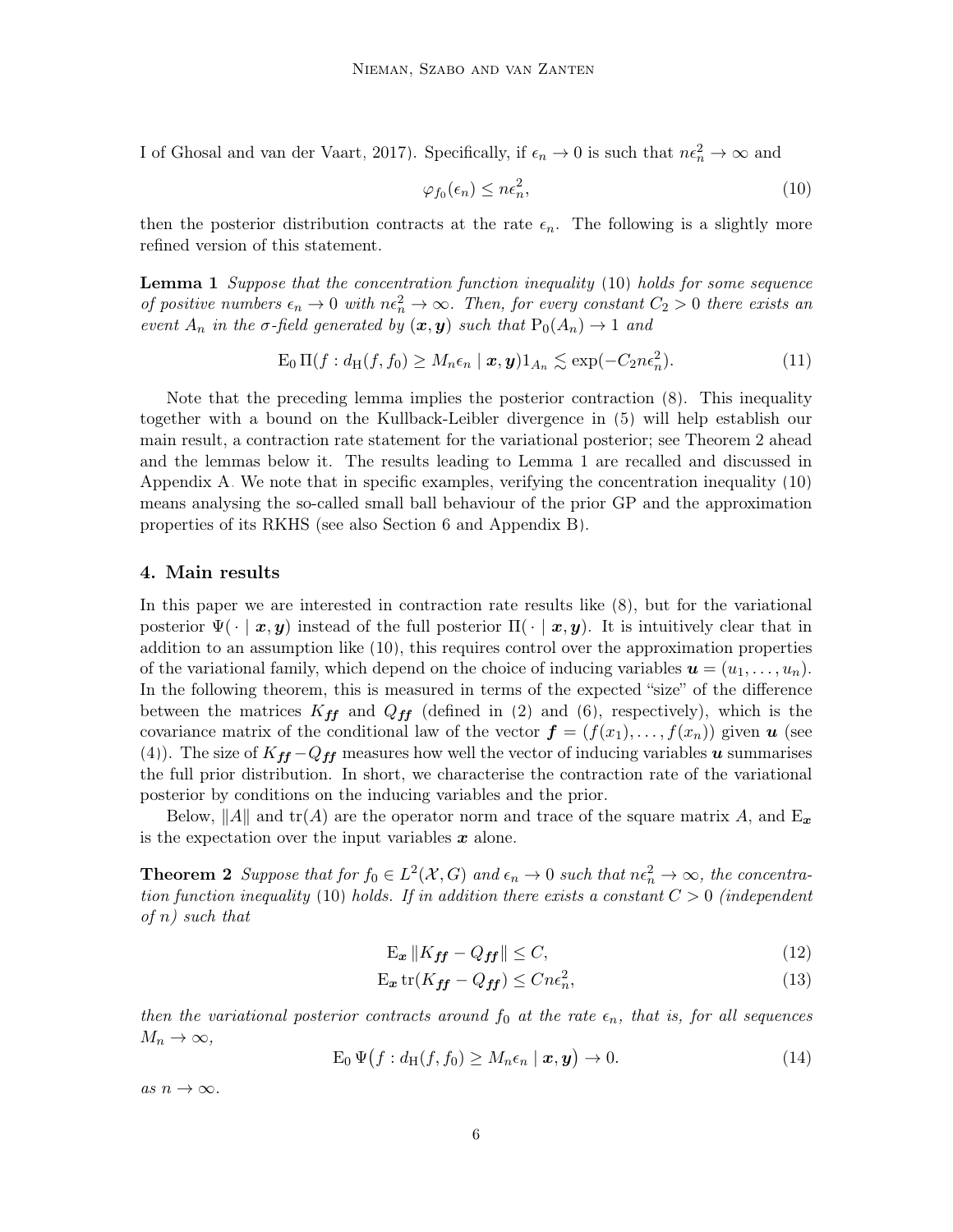**Proof** The concentration inequality also holds with  $M_n \epsilon_n$  instead of  $\epsilon_n$ . Hence, by Lemma [1,](#page-5-3) there exist events  $A_n$  and a constant  $C_2 > 0$  such that  $P_0(A_n) \to 1$  and

$$
\mathrm{E}_0 \,\mathrm{\Pi}\big(f: d_{\mathrm{H}}(f, f_0) \geq M_n \epsilon_n \mid \boldsymbol{x}, \boldsymbol{y}\big) 1_{A_n} \lesssim e^{-C_2 n M_n^2 \epsilon_n^2}.
$$

Lemma [13](#page-22-1) applied with  $\delta_n = C_2 n M_n^2 \epsilon_n^2$  yields

$$
\operatorname{E}_0\Psi(f:d_\mathrm{H}(f,f_0)\geq M_n\epsilon_n\mid\boldsymbol{x},\boldsymbol{y})1_{A_n}\lesssim \frac{\operatorname{E}_0D_\mathrm{KL}(\Psi(\,\cdot\mid\boldsymbol{x},\boldsymbol{y})\|\Pi(\,\cdot\mid\boldsymbol{x},\boldsymbol{y}))+e^{-C_2nM_n^2\epsilon_n^2}}{nM_n^2\epsilon_n^2}.
$$

The proof is completed by combining this with  $P_0(A_n^c) \to 0$ , and, as we prove now,

<span id="page-6-1"></span>
$$
E_0 D_{KL}(\Psi(\cdot \mid \boldsymbol{x}, \boldsymbol{y}) \|\Pi(\cdot \mid \boldsymbol{x}, \boldsymbol{y})) \le C_1 n \epsilon_n^2
$$
\n(15)

for some positive constant  $C_1$ . By the concentration function inequality, there exist an  $h \in \mathbb{H}$ such that  $||h||_{\mathbb{H}}^2 \leq n\epsilon_n^2$  and  $||f_0 - h||_{2,G} \leq \epsilon_n$ . Applying Lemma [3](#page-6-0) ahead with that choice for h and using the assumptions on  $K_{ff} - Q_{ff}$  then establishes [\(15\)](#page-6-1).

It can be seen from the proof that the variational posterior contracts at the same rate as the true posterior if the inequality [\(15\)](#page-6-1) holds. Since  $n\epsilon_n^2 \to \infty$ , this means that the Kullback-Leibler divergence need not go to zero in  $P_0$ -expectation. The inequality, which is an essential step in the above proof, follows from the next lemma. A crucial difference with Lemma 2 of [Burt et al.](#page-24-3) [\(2019\)](#page-24-3) is that we consider  $f_0$  to be fixed.

<span id="page-6-0"></span>**Lemma 3** For every  $f_0 \in L^2(\mathcal{X}, G)$  and  $h \in \mathbb{H}$  we have

$$
\mathcal{E}_0 D_{\mathrm{KL}}\Big(\Psi(\cdot \mid \boldsymbol{x}, \boldsymbol{y}) \middle\| \Pi(\cdot \mid \boldsymbol{x}, \boldsymbol{y})\Big) \n\leq \frac{1}{\sigma^2} \Big(n \Vert f_0 - h \Vert_{2,G}^2 + ||h||_{\mathbb{H}}^2 \mathbb{E}_{\boldsymbol{x}} ||K_{\boldsymbol{f} \boldsymbol{f}} - Q_{\boldsymbol{f} \boldsymbol{f}}|| + \mathbb{E}_{\boldsymbol{x}} \operatorname{tr}(K_{\boldsymbol{f} \boldsymbol{f}} - Q_{\boldsymbol{f} \boldsymbol{f}})\Big).
$$

**Proof** The matrix  $K_n - Q_n = K_{ff} - Q_{ff}$  is the covariance matrix of the conditional law of the vector  $\boldsymbol{f} = (f(x_1), \ldots, f(x_n))$  given  $\boldsymbol{u} = (u_1, \ldots, u_m)$ . In particular it is positive semidefinite, which implies that  $K_n \geq Q_n$ , hence  $\log(|Q_n|/|K_n|) \leq 0$ . Therefore, the KLdivergence between the variational class and the true posterior can be bounded from above by leaving out the logarithmic term on the right hand side of the identity [\(5\)](#page-3-2), i.e.

$$
D_{\mathrm{KL}}\left(\Psi_{\mu',\Sigma'}(\cdot\mid\boldsymbol{x},\boldsymbol{y})\middle\|\Pi(\cdot\mid\boldsymbol{x},\boldsymbol{y})\right) \leq \frac{1}{2}\left(\boldsymbol{y}^T(Q_n^{-1}-K_n^{-1})\boldsymbol{y}+\frac{1}{\sigma^2}\operatorname{tr}(K_n-Q_n)\right). \quad (16)
$$

Now let  $E_y$  be the expectation over y, assuming the input variables x are fixed and  $f_0$ is the true regression function, so that  $E_0 = E_x E_y$ . We have

<span id="page-6-3"></span><span id="page-6-2"></span>
$$
\mathbf{E}_{\mathbf{y}} \mathbf{y}^T (Q_n^{-1} - K_n^{-1}) \mathbf{y} = \mathbf{f}_0^T (Q_n^{-1} - K_n^{-1}) \mathbf{f}_0 + \sigma^2 \operatorname{tr}(Q_n^{-1} - K_n^{-1}). \tag{17}
$$

For the first term on the right-hand side we write, with  $h = (h(x_1), \ldots, h(x_n)),$ 

$$
\frac{1}{2} \boldsymbol{f}_0^T (Q_n^{-1} - K_n^{-1}) \boldsymbol{f}_0 \leq \boldsymbol{h}^T Q_n^{-1} (K_n - Q_n) K_n^{-1} \boldsymbol{h} + (\boldsymbol{f}_0 - \boldsymbol{h})^T (Q_n^{-1} - K_n^{-1}) (\boldsymbol{f}_0 - \boldsymbol{h})
$$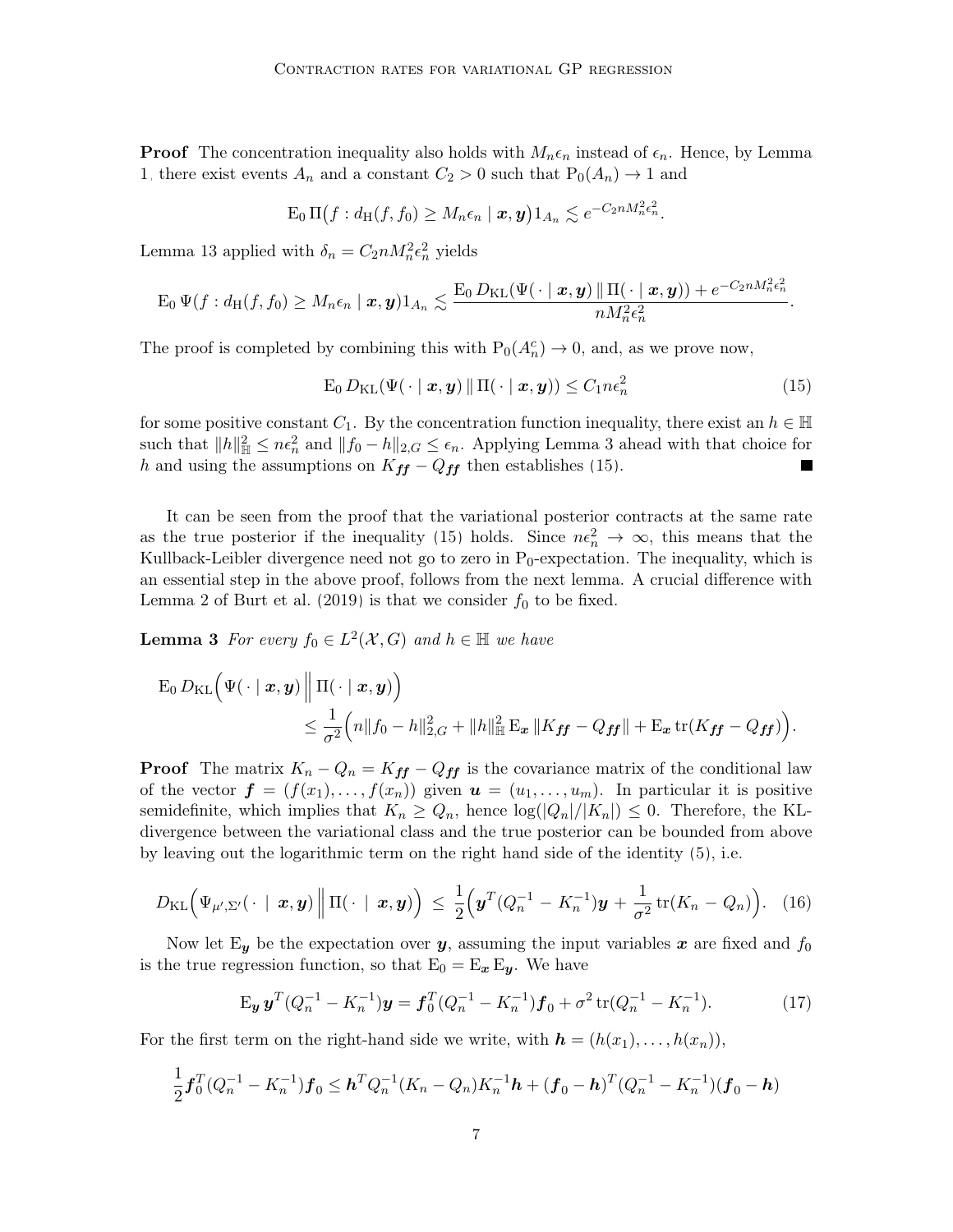$$
\leq ||Q_n^{-1}|| ||K_n - Q_n|| \mathbf{h}^T K_n^{-1} \mathbf{h} + (\mathbf{f}_0 - \mathbf{h})^T Q_n^{-1} (\mathbf{f}_0 - \mathbf{h})
$$
  

$$
\leq \frac{1}{\sigma^2} (||K_n - Q_n|| \mathbf{h}^T K_{ff}^{-1} \mathbf{h} + \sum_{i=1}^n (f_0(x_i) - h(x_i))^2),
$$

where we used that  $K_n = \sigma^2 I + K_{ff} \geq K_{ff}$  and  $Q_n = \sigma^2 I + Q_{ff} \geq \sigma^2 I$ . The quantity  $h^T K_{ff}^{-1} h$  is the squared RKHS norm of the orthogonal projection in H of the function h on the linear span of the functions  $k(x_1, \cdot), \ldots, k(x_n, \cdot)$ . Since orthogonal projections decrease norms, we have  $\boldsymbol{h}^T K_{\boldsymbol{f} \boldsymbol{f}}^{-1} \boldsymbol{h} \leq ||h||_{\mathbb{H}}^2$ .

For the second term in [\(17\)](#page-6-2) we note that

$$
\operatorname{tr}(Q_n^{-1} - K_n^{-1}) = \operatorname{tr}(Q_n^{-1}(K_n - Q_n)K_n^{-1}) \le ||Q_n^{-1}|| ||K_n^{-1}|| \operatorname{tr}(K_n - Q_n),
$$

where the matrix norms appearing on the right are both bounded by  $\sigma^{-2}$ .

Together we get

$$
\frac{1}{2} \mathbf{E}_{\mathbf{y}} \mathbf{y}^T (Q_n^{-1} - K_n^{-1}) \mathbf{y} \leq \frac{1}{\sigma^2} \Big( \|K_n - Q_n\| \|h\|_{\mathbb{H}}^2 + \sum_{i=1}^n (f_0(x_i) - h(x_i))^2 + \frac{1}{2} \operatorname{tr}(K_n - Q_n) \Big).
$$

Combining this with [\(16\)](#page-6-3), taking expectations over x and recalling that  $K_n - Q_n = K_{ff} Q_{\text{ff}}$ , we arrive at the statement of the lemma.

In the next section, we present two choices of inducing variables, also considered in [Burt](#page-24-3) [et al.](#page-24-3) [\(2019\)](#page-24-3), to which we apply Theorem [2.](#page-5-2)

#### <span id="page-7-3"></span>5. Inducing variables from eigendecompositions

The covariance operator  $T_k$  on  $L^2(\mathcal{X}, G)$  associated with the kernel k is defined as

<span id="page-7-1"></span>
$$
T_k \psi(y) = \int_{\mathcal{X}} k(x, y)\psi(x) dG(x).
$$
 (18)

Note that this definition depends on the distribution  $G$  of the design points. Since  $k$  is a covariance kernel, the operator  $T_k$  is positive (meaning  $\langle T_k \psi, \psi \rangle \ge 0$  for all  $\psi \in L^2(\mathcal{X}, G)$ ). We assume that  $k \in L^{\infty}(G \times G)$ . One of the assertions of Mercer's Theorem (see e.g. [König,](#page-24-6) [1986\)](#page-24-6) is that consequently,  $T_k$  is a Hilbert-Schmidt operator, and thus compact. It follows that  $T_k$  has eigenvalues  $\lambda_1 \geq \lambda_2 \geq \cdots \to 0$ .

The covariance kernels used in practice satisfy these mild assumptions. We focus on three such kernels in this paper: the Matérn kernel, the squared exponential kernel, and the kernel of a random series prior. For each kernel we consider one or two choices of inducing variables and discuss the conditions of Theorem [2:](#page-5-2) we study the concentration function inequality [\(10\)](#page-5-1) and analyse the expected norm and trace terms [\(12\)](#page-5-4) and [\(13\)](#page-5-5). The latter is done with help of the eigenvalues of the operator  $T_k$ . We consider kernels whose associated operator  $T_k$  has exponentially or polynomially decreasing eigenvalues, that is, for  $j = 1, 2, \ldots$ , we assume one of the conditions

<span id="page-7-2"></span><span id="page-7-0"></span>
$$
\lambda_j \le C_{\exp} b_n e^{-D_{\exp} b_n j},\tag{19}
$$

$$
C_{\alpha}^{-1}j^{-1-2\alpha/d} \le \lambda_j \le C_{\alpha}j^{-1-2\alpha/d},\tag{20}
$$

for  $0 < b_n \leq 1$  and positive constants  $C_{\exp}, D_{\exp}, C_{\alpha}$ .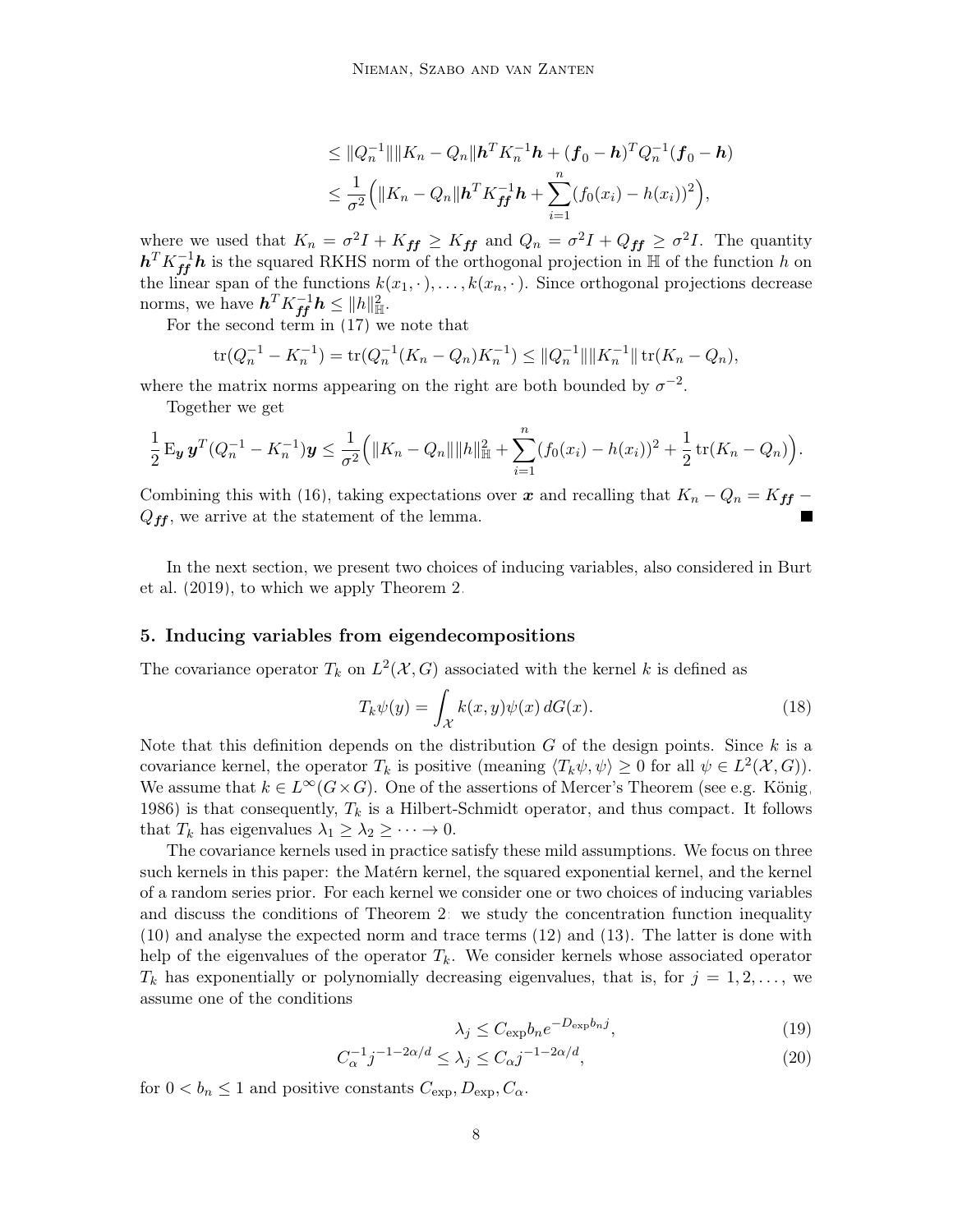#### <span id="page-8-0"></span>5.1 Using the eigendecomposition of the covariance matrix

In this case we construct inducing variables using the  $m$  largest eigenvalues and the corresponding eigenvectors of the matrix  $K_{ff} = [k(x_i, x_j)]_{1 \le i,j \le n}$ . We define

<span id="page-8-4"></span>
$$
u_j = \mathbf{v}_j^T \mathbf{f} = \sum_{i=1}^n v_j^i f(x_i), \qquad j = 1, \dots, m,
$$
 (21)

where  $\boldsymbol{v}_j = (v_j^1, v_j^2, \dots, v_j^n)$  is the eigenvector corresponding to the *j*th largest eigenvalue  $\mu_j$ of the matrix  $K_{ff}$ . Note that each  $u_j$  is a linear functional of f, and more precisely a linear combination of the values of f evaluated at the observations  $x$ . It is easy to verify (see also Section C.1. of [Burt et al., 2019\)](#page-24-3) that in this case we have

$$
(K_{uu})_{ij} = \text{cov}_{\Pi}(u_i, u_j) = \mu_j \delta_{ij},
$$
  

$$
(K_{fu})_{ij} = \text{cov}_{\Pi}(f(x_i), u_j) = \mu_j v_j^i.
$$

Hence in view of the identity  $K_{ff} = \sum_{j=1}^{n} \mu_j \boldsymbol{v}_j \boldsymbol{v}_j^T$ ,

$$
Q_{ff} = K_{fu} K_{uu}^{-1} K_{uf} = \sum_{j=1}^{m} \mu_j \boldsymbol{v}_j \boldsymbol{v}_j^T,
$$
  

$$
K_{ff} - Q_{ff} = \sum_{j=m+1}^{n} \mu_j \boldsymbol{v}_j \boldsymbol{v}_j^T.
$$
 (22)

Note that with this choice of **u** the matrix  $Q_{ff}$  is the optimal rank-m approximation of  $K_{ff}$ . The computational complexity of obtaining the first  $m$  eigenvalues and the corresponding eigenvectors of  $K_{ff}$  numerically is  $O(mn^2)$ , by using for instance the Lanczos iteration [\(Lanczos, 1950\)](#page-24-7). Analytical expressions for the eigenvalues and eigenvectors of  $K_{ff}$  are not available for the majority of commonly used kernels.

Since the eigenvectors  $v_j$  are orthogonal,

<span id="page-8-3"></span><span id="page-8-1"></span>
$$
||K_{\text{ff}} - Q_{\text{ff}}|| = \mu_{m+1},\tag{23}
$$

$$
\text{tr}(K_{\text{ff}} - Q_{\text{ff}}) = \sum_{j=m+1}^{n} \mu_j.
$$
\n(24)

[Burt et al.](#page-24-8) [\(2020\)](#page-24-8) explain that this choice of  $Q_{ff}$  is the minimiser of both these quantities. As such, the right-hand sides of the above identities serve as benchmarks for other choices of inducing variables. To bound these, we will use repeatedly the part of Proposition 2 in [Shawe-Taylor and Williams](#page-25-5) [\(2003\)](#page-25-5) stating that

<span id="page-8-2"></span>
$$
\mathcal{E}_{\boldsymbol{x}} \sum_{j=j_0}^{n} \mu_j / n \le \sum_{j=j_0}^{\infty} \lambda_j \tag{25}
$$

for all  $j_0$  between 1 and n.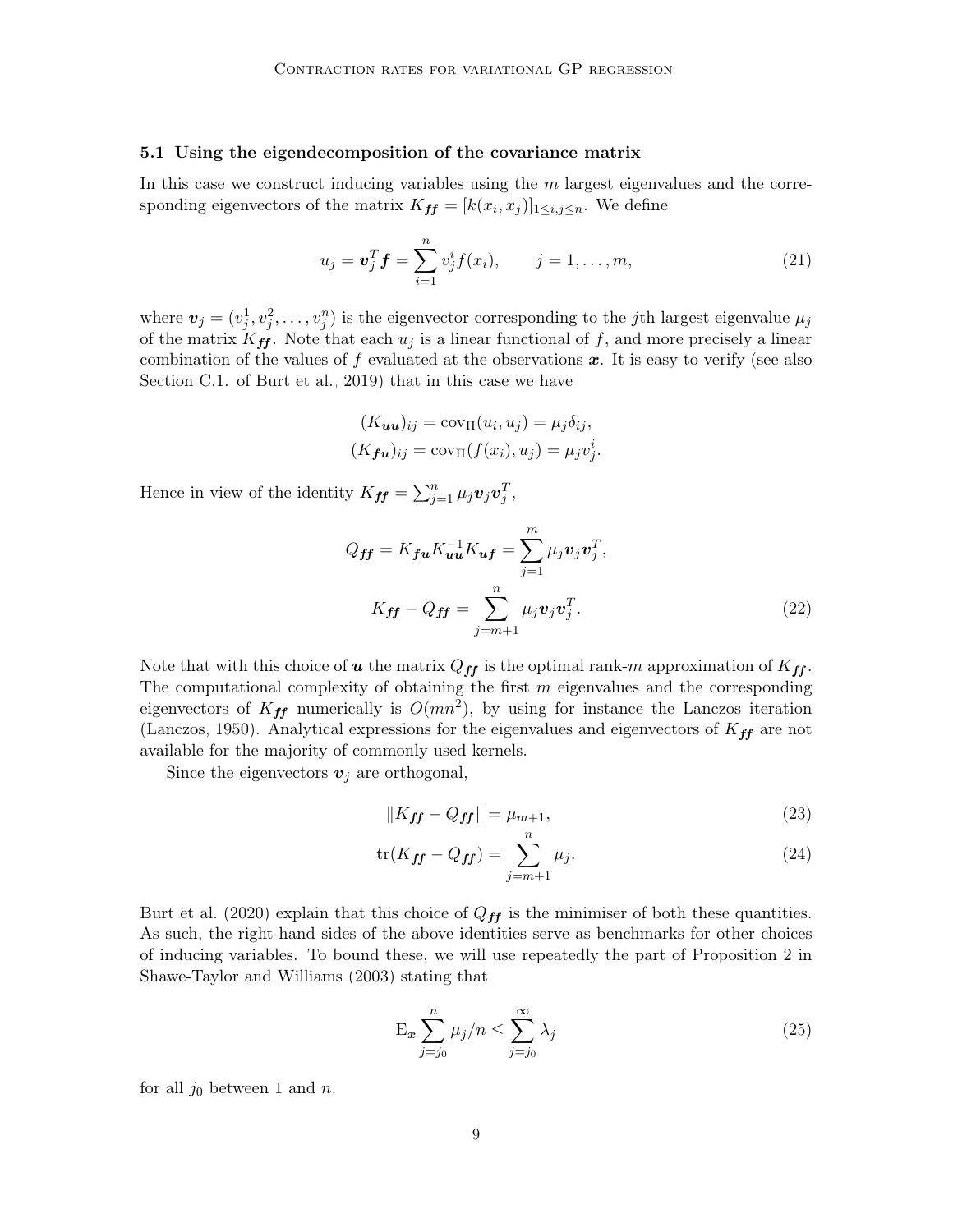We bound the expected trace and norm terms in Theorem [2.](#page-5-2) For exponentially decreasing eigenvalues [\(19\)](#page-7-0) this is straightforward. Indeed, from [\(24\)](#page-8-1) and [\(25\)](#page-8-2) we obtain

$$
\mathbf{E}_{\boldsymbol{x}} \| K_{\boldsymbol{f}\boldsymbol{f}} - Q_{\boldsymbol{f}\boldsymbol{f}} \| \le \mathbf{E}_{\boldsymbol{x}} \operatorname{tr}(K_{\boldsymbol{f}\boldsymbol{f}} - Q_{\boldsymbol{f}\boldsymbol{f}}) \le n \sum_{j=m+1}^{n} \lambda_j \lesssim n \sum_{j=m+1}^{\infty} b_n e^{-D_{\exp} b_n j} \lesssim n e^{-D_{\exp} b_n m},\tag{26}
$$

which suffices for our purposes. Polynomially decaying eigenvalues require more work as we need to do better than bounding the operator norm by the trace.

<span id="page-9-2"></span>**Lemma 4** If the eigenvalues  $\lambda_1, \lambda_2, \ldots$  of the operator [\(18\)](#page-7-1) are polynomially decaying [\(20\)](#page-7-2), then there is a constant  $\bar{C}_{\alpha}$  such that

<span id="page-9-1"></span><span id="page-9-0"></span>
$$
\mathbf{E}_{\boldsymbol{x}} \| K_{\boldsymbol{f}\boldsymbol{f}} - Q_{\boldsymbol{f}\boldsymbol{f}} \| \leq \bar{C}_{\alpha} n m^{-1 - 2\alpha/d},
$$
  

$$
\mathbf{E}_{\boldsymbol{x}} \operatorname{tr}(K_{\boldsymbol{f}\boldsymbol{f}} - Q_{\boldsymbol{f}\boldsymbol{f}}) \leq \bar{C}_{\alpha} n m^{-2\alpha/d},
$$

for any  $2 \leq m \leq n$ .

Proof We deal with the norm term using [\(23\)](#page-8-3). We argue by contradiction. Suppose that for all  $i \in \{m/2, \ldots, m\}$  we have  $E_{\bm{x}} \mu_i/n > \tilde{C}_{\alpha} \lambda_i$ , where  $\tilde{C}_{\alpha} = 1 + dC_{\alpha}^2/\alpha$ . Since

$$
\sum_{i=m+1}^{\infty} \lambda_i \le C_{\alpha} \sum_{i=m+1}^{\infty} i^{-1-2\alpha/d} \le C_{\alpha} \int_m^{\infty} t^{-1-2\alpha/d} dt = \frac{C_{\alpha}d}{2\alpha} m^{-2\alpha/d},\tag{27}
$$

$$
\sum_{i=m/2}^m \lambda_i \ge C_{\alpha}^{-1} \sum_{i=m/2}^m i^{-1-2\alpha/d} \ge (2C_{\alpha})^{-1} m^{-2\alpha/d},
$$

we have

$$
\mathcal{E}_{\boldsymbol{x}} \sum_{i=m/2}^{n} \mu_i / n \geq \mathcal{E}_{\boldsymbol{x}} \sum_{i=m/2}^{m} \mu_i / n > \tilde{C}_{\alpha} \sum_{i=m/2}^{m} \lambda_i \geq \sum_{i=m/2}^{\infty} \lambda_i,
$$

but this contradicts [\(25\)](#page-8-2). Therefore there exists  $i \in \{m/2, \ldots, m\}$  such that  $\mathbb{E}_{\mathbf{x}} \mu_i/n \leq \tilde{C}_{\alpha} \lambda_i$ . Hence

$$
\mathcal{E}_{\boldsymbol{x}} \,\mu_{m+1} \leq \mathcal{E}_{\boldsymbol{x}} \,\mu_i \leq n \tilde{C}_{\alpha} \lambda_i \leq n \tilde{C}_{\alpha} \lambda_{m/2} \leq (\tilde{C}_{\alpha} C_{\alpha} 2^{1+2\alpha/d}) m^{-1-2\alpha/d} n,
$$

hence, recalling  $(23)$ , we obtain the bound on the expected norm term.

Regarding the trace term, the inequality [\(25\)](#page-8-2) implies

$$
E_{\boldsymbol{x}} \operatorname{tr}(K_{\boldsymbol{f} \boldsymbol{f}} - Q_{\boldsymbol{f} \boldsymbol{f}}) = E_{\boldsymbol{x}} \sum_{i=m+1}^{n} \mu_i \le n \sum_{i=m+1}^{\infty} \lambda_i.
$$

The inequality regarding the trace in the statement of the lemma then follows immediately using [\(27\)](#page-9-0).  $\blacksquare$ 

We turn to the second choice of inducing variables before applying these results to the chosen kernels.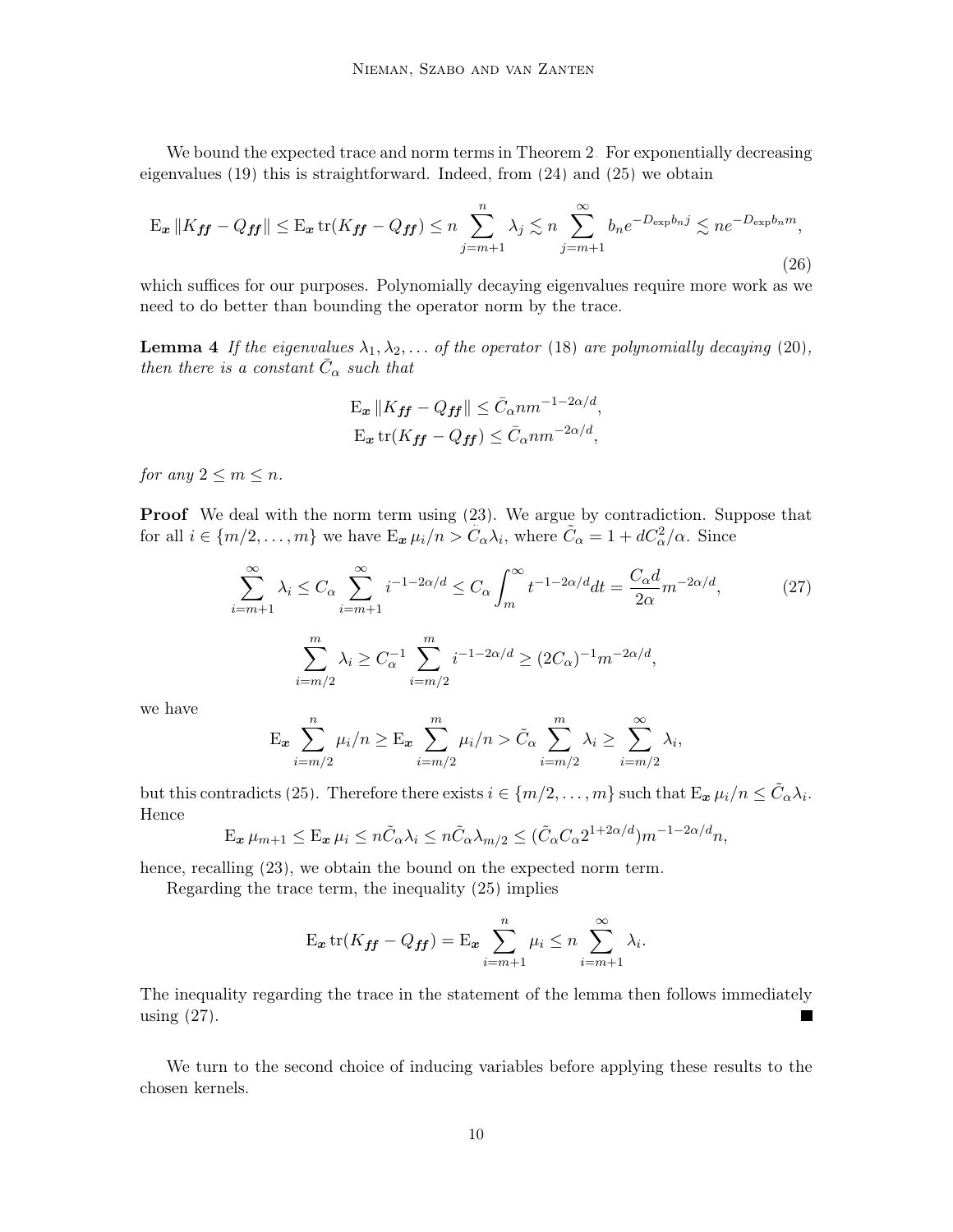#### <span id="page-10-0"></span>5.2 Using the eigendecomposition of the covariance operator

The previous method requires computing the eigenvalues and the eigenvectors of the matrix  $K_{ff}$ , which for large data sets becomes computationally demanding. Another choice of inducing variables is

<span id="page-10-1"></span>
$$
u_j = \int_{\mathcal{X}} f(x)\varphi_j(x) dG(x), \qquad j = 1, \dots, m,
$$
 (28)

where  $\varphi_1, \varphi_2, \ldots$  are the eigenfunctions of the kernel operator  $T_k$ , corresponding to the eigenvalues  $\lambda_1, \lambda_2, \ldots$ , so  $\int k(x, y) \varphi_i(x) dG(x) = \lambda_i \varphi_i(y)$ . In case X is a compact interval and the functions  $\varphi_i$  form a Fourier series, this choice of inducing variables yields the variational Fourier features described in [Hensman et al.](#page-24-9) [\(2018\)](#page-24-9).

The relevant covariance matrices for the inducing variables [\(28\)](#page-10-1) are

$$
(K_{uu})_{ij} = \text{cov}_{\Pi}(u_i, u_j) = \lambda_j \delta_{ij},
$$

$$
(K_{\mathbf{f}u})_{ij} = \text{cov}_{\Pi}(f(x_i), u_j) = \lambda_j \varphi_j(x_i)
$$

(see again Appendix C of [Burt et al., 2019](#page-24-3) for the proof of these statements). Then in view of Mercer's theorem,  $K_{ff} = \sum_{j=1}^{\infty} \lambda_j \varphi_j \varphi_j^T$  where we denote  $\varphi_j = (\varphi_j(x_1), \ldots, \varphi_j(x_n))$ , so

<span id="page-10-2"></span>
$$
Q_{\boldsymbol{f}\boldsymbol{f}} = \sum_{j=1}^{m} \lambda_j \boldsymbol{\varphi}_j \boldsymbol{\varphi}_j^T,
$$
  

$$
K_{\boldsymbol{f}\boldsymbol{f}} - Q_{\boldsymbol{f}\boldsymbol{f}} = \sum_{j=m+1}^{\infty} \lambda_j \boldsymbol{\varphi}_j \boldsymbol{\varphi}_j^T.
$$

(Note that unlike the  $v_j$  from the previous section, the vectors  $\varphi_j$  do not necessarily form an orthonormal basis of  $\mathbb{R}^n$ .)

With this choice of inducing variables, we obtain for the expected trace term

$$
\mathcal{E}_x \operatorname{tr}(K_{\text{ff}} - Q_{\text{ff}}) = \sum_{j=m+1}^{\infty} \lambda_j \sum_{i=1}^n \mathcal{E}_x \varphi_j(x_i)^2 = n \sum_{j=m+1}^{\infty} \lambda_j.
$$
 (29)

This is exactly the upper bound we obtained for the trace term in the previous section. For the exponentially decaying eigenvalues, we bound the operator norm just as in [\(26\)](#page-9-1) by

$$
\mathbf{E}_{\boldsymbol{x}} \| K_{\boldsymbol{f} \boldsymbol{f}} - Q_{\boldsymbol{f} \boldsymbol{f}} \| \le \mathbf{E}_{\boldsymbol{x}} \operatorname{tr}(K_{\boldsymbol{f} \boldsymbol{f}} - Q_{\boldsymbol{f} \boldsymbol{f}}) \lesssim n e^{-D_{\exp} b_n m}.
$$
 (30)

The results regarding the polynomially decreasing eigenvalues are summarized in the next lemma.

<span id="page-10-3"></span>**Lemma 5** Assume that the eigenvalues  $\lambda_1, \lambda_2, \ldots$  of the operator [\(18\)](#page-7-1) are polynomially decaying [\(20\)](#page-7-2), with  $\alpha > d$ . Suppose the corresponding eigenfunctions of the operator  $T_k$  are uniformly bounded. Then

$$
\mathbf{E}_{\boldsymbol{x}} \| K_{\boldsymbol{f}\boldsymbol{f}} - Q_{\boldsymbol{f}\boldsymbol{f}} \| \lesssim 1 + nm^{-1 - 2\alpha/d} + n^{d/(2\alpha)} m^{-2\alpha/d} \log n,
$$
  

$$
\mathbf{E}_{\boldsymbol{x}} \operatorname{tr}(K_{\boldsymbol{f}\boldsymbol{f}} - Q_{\boldsymbol{f}\boldsymbol{f}}) \le \frac{C_{\alpha} d}{2\alpha} nm^{-2\alpha/d}.
$$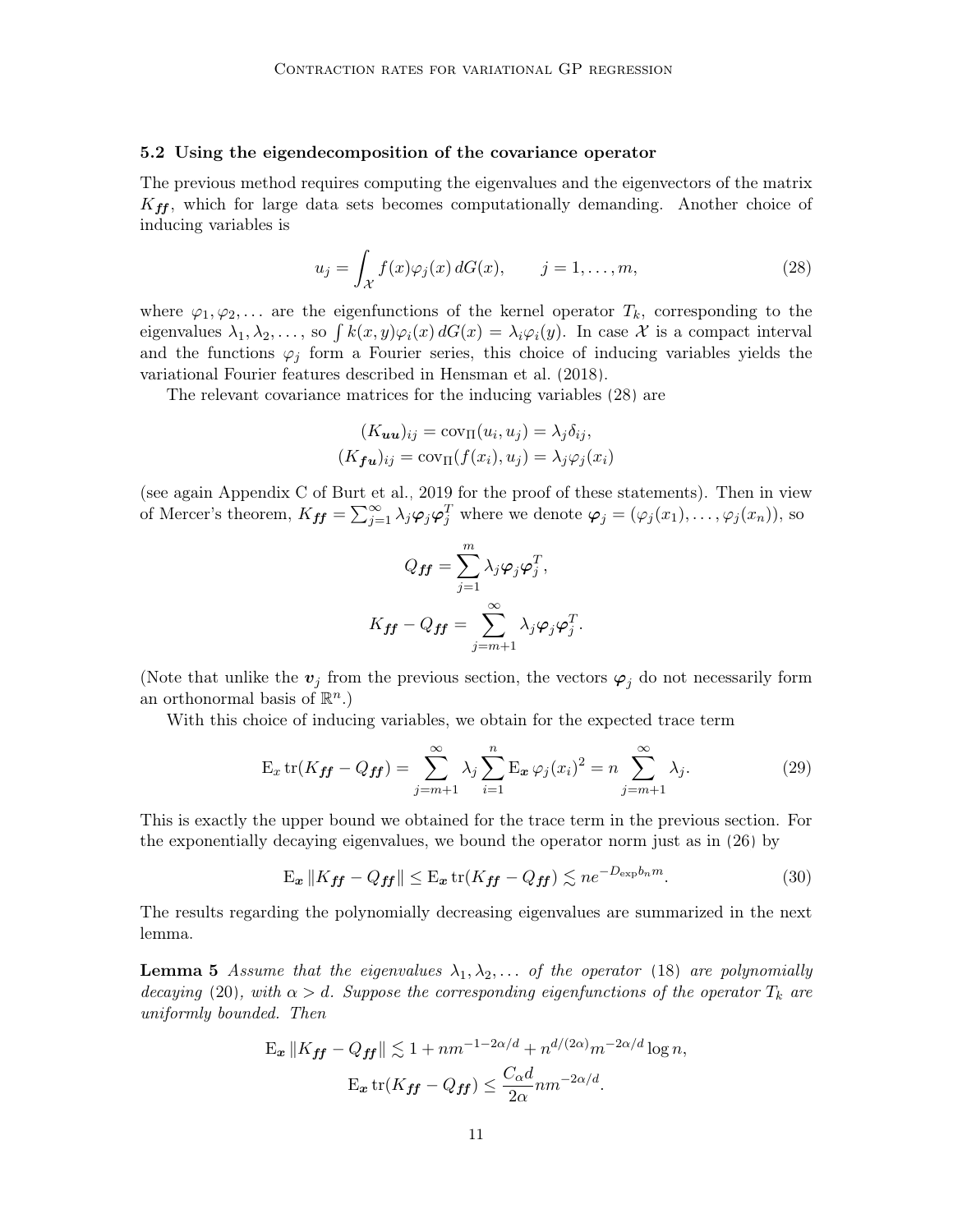Proof The expected trace inequality follows upon combining [\(29\)](#page-10-2) and [\(27\)](#page-9-0). The expectation of the spectral norm is bounded by distributing over the event

$$
A_n(C) = \{ \boldsymbol{x} \in \mathcal{X}^n : |\langle \boldsymbol{\varphi}_j, \boldsymbol{\varphi}_k \rangle - n \delta_{jk}| \le C \sqrt{n \log n}, \quad m < j, k \le n^{d/(2\alpha)} \},
$$

and its complement.

In view of Lemma [6](#page-12-0) below, there exists a large enough  $C > 0$  such that  $P_{\mathbf{x}}(A_n(C)^c) \leq$  $n^{-1}$ . Using the crude estimate

$$
||K_{\mathbf{f}\mathbf{f}} - Q_{\mathbf{f}\mathbf{f}}|| \le \text{tr}(K_{\mathbf{f}\mathbf{f}} - Q_{\mathbf{f}\mathbf{f}}) = \sum_{j=m+1}^{\infty} \sum_{i=1}^{n} \lambda_j \varphi_j(x_i)^2 \le nC_{\varphi} \sum_{j=1}^{\infty} \lambda_j \lesssim n
$$

(the constant  $C_{\varphi}$  being the uniform bound for the  $\varphi_j$ ) we then obtain

$$
\mathbf{E}_{\boldsymbol{x}} \mathbf{1}_{A_n(C)^c} \|K_{\boldsymbol{f} \boldsymbol{f}} - Q_{\boldsymbol{f} \boldsymbol{f}}\| \leq n \mathbf{P}_{\boldsymbol{x}}(A_n(C)^c) \lesssim 1.
$$

On the event  $A_n(C)$  we use

$$
\begin{split} \operatorname{E}_{\boldsymbol{x}} \mathbf{1}_{A_n(C)} \|K_{\boldsymbol{f} \boldsymbol{f}} - Q_{\boldsymbol{f} \boldsymbol{f}}\| &\leq \operatorname{E}_{\boldsymbol{x}} \mathbf{1}_{A_n(C)} \Big\| \sum_{k=m+1}^{n^{d/(2\alpha)}} \lambda_k \boldsymbol{\varphi}_k \boldsymbol{\varphi}_k^T \Big\| + \operatorname{E}_{\boldsymbol{x}} \Big\| \sum_{k>n^{d/(2\alpha)}} \lambda_k \boldsymbol{\varphi}_k \boldsymbol{\varphi}_k^T \Big\| \\ &\leq \operatorname{E}_{\boldsymbol{x}} \mathbf{1}_{A_n(C)} \max_{\|v\|_2=1} v^T \Big( \sum_{k=m+1}^{n^{d/(2\alpha)}} \lambda_k \boldsymbol{\varphi}_k \boldsymbol{\varphi}_k^T \Big) v + \operatorname{E}_{\boldsymbol{x}} \operatorname{tr} \Big( \sum_{k>n^{d/(2\alpha)}} \lambda_k \boldsymbol{\varphi}_k \boldsymbol{\varphi}_k^T \Big), \end{split}
$$

where the last inequality follows from the positive semi-definiteness of the matrices  $\lambda_k \varphi_k \varphi_k^T$ . The second bounding term equals

$$
\operatorname{tr}\Big(\sum_{k> n^{d/(2\alpha)}} \lambda_k \operatorname{E}_{\boldsymbol{x}} \boldsymbol{\varphi}_k \boldsymbol{\varphi}_k^T\Big) = n \sum_{k> n^{d/(2\alpha)}} \lambda_k \lesssim n \sum_{k> n^{d/(2\alpha)}} k^{-1-2\alpha/d} \lesssim 1.
$$

Lastly, we deal with the first term by bounding

$$
\max_{\|v\|_2=1} v^T \Big(\sum_{k=m+1}^{n^{d/(2\alpha)}} \lambda_k \varphi_k \varphi_k^T\Big)v = \max_{\|v\|_2=1} \sum_{k=m+1}^{n^{d/(2\alpha)}} \lambda_k \langle v, \varphi_k \rangle^2.
$$

on the event  $A_n(C)$ . It is sufficient to consider vectors v of the form  $v = \sum_{k=m+1}^{n^{d/(2\alpha)}} \rho_k \varphi_k$ . On the event  $A_n(C)$ , using that  $\alpha > d$ ,

$$
1 = ||v||_2^2 = \sum_{k,j=m+1}^{n^{d/(2\alpha)}} \rho_j \rho_k \langle \varphi_j, \varphi_k \rangle \ge \sum_{k,j=m+1}^{n^{d/(2\alpha)}} \rho_j \rho_k \left( n \delta_{jk} - C \sqrt{n \log n} \right)
$$
  

$$
\ge \sum_{k=m+1}^{n^{d/(2\alpha)}} \rho_k^2 \left( n - n^{d/(2\alpha)} C \sqrt{n \log n} \right) \ge \frac{n}{2} \sum_{k=m+1}^{n^{d/(2\alpha)}} \rho_k^2,
$$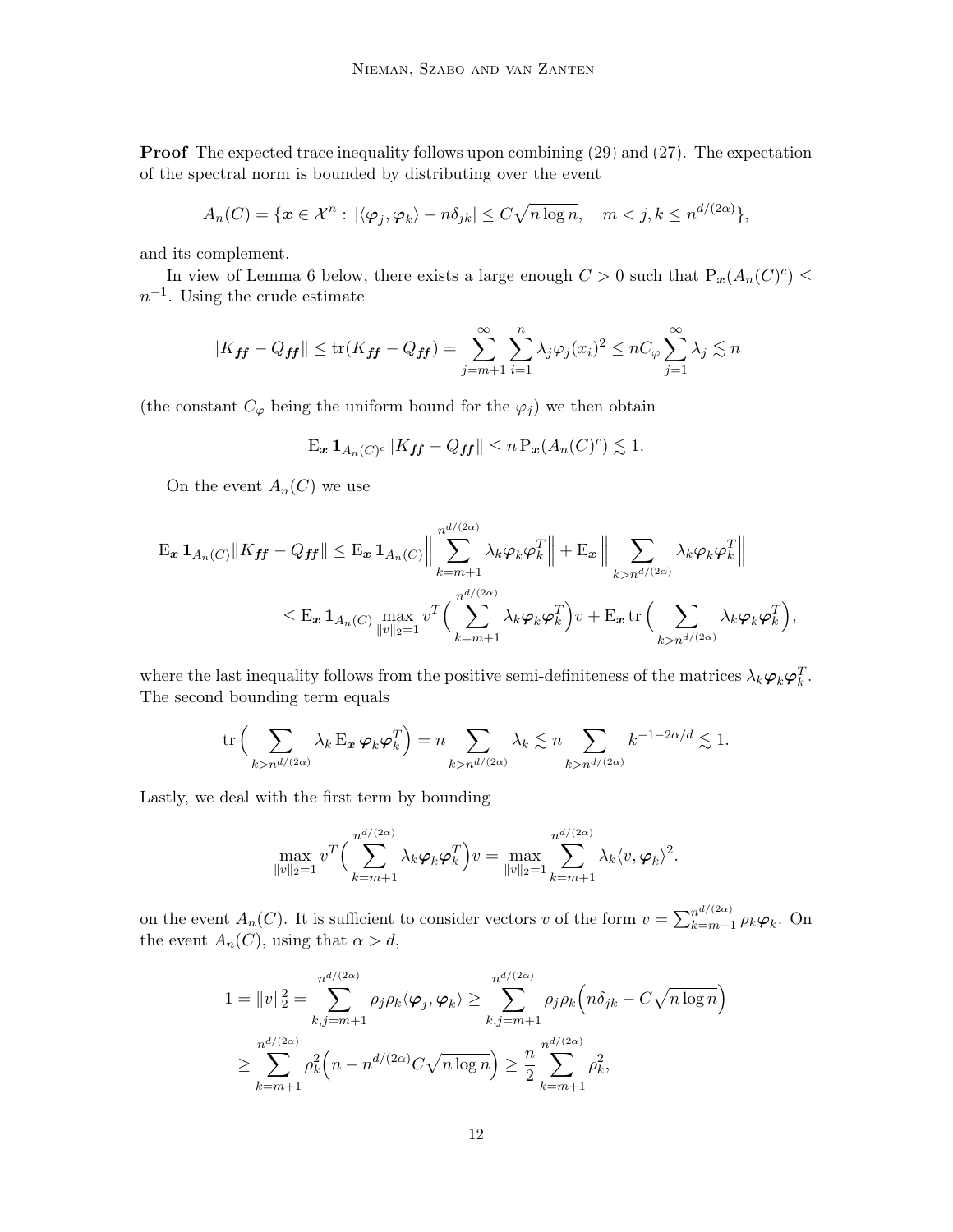and therefore

$$
\max_{\|v\|_2=1} \sum_{k=m+1}^{n^{d/(2\alpha)}} \lambda_k \langle v, \varphi_k \rangle^2 = \max_{\|v\|_2=1} \sum_{k=m+1}^{n^{d/(2\alpha)}} \lambda_k \Big( \sum_{j=m+1}^{n^{d/(2\alpha)}} \rho_j \langle \varphi_j, \varphi_k \rangle \Big)^2
$$
  

$$
\leq \max_{\|v\|_2=1} \sum_{k=m+1}^{n^{d/(2\alpha)}} \lambda_k \Big( \sum_{j=m+1}^{n^{d/(2\alpha)}} |\rho_j| (n \delta_{jk} + C \sqrt{n \log n}) \Big)^2
$$
  

$$
\lesssim \max_{\|v\|_2=1} \sum_{k=m+1}^{n^{d/(2\alpha)}} \lambda_k \Big( n^2 \rho_k^2 + n^{\frac{d+2\alpha}{2\alpha}} \log n \sum_{j=m+1}^{n^{d/(2\alpha)}} \rho_j^2 \Big)
$$
  

$$
\lesssim n \lambda_{m+1} \Big( \max_{\|v\|_2=1} n \sum_{k=m+1}^{n^{d/(2\alpha)}} \rho_k^2 \Big) + n^{d/(2\alpha)} \log n \sum_{k=m+1}^{n^{d/(2\alpha)}} \lambda_k
$$
  

$$
\lesssim nm^{-1-2\alpha/d} + n^{d/(2\alpha)} m^{-2\alpha/d} \log n.
$$

The proof is concluded by multiplying with  $\mathbf{1}_{A_n(C)}$  and taking expectations  $E_x$  in the above display. г

<span id="page-12-0"></span>The following lemma provides the concentration inequality for the empirical inner product of the eigenfunctions, used in the proof of the preceding lemma.

**Lemma 6** For orthonormal functions  $\varphi_1, \varphi_2, \ldots, \varphi_{M_n}$  w.r.t. the measure G such that  $|\varphi_i| \leq$  $C_\varphi$  on X and  $\boldsymbol{x} = (x_1, x_2, \ldots, x_n)$  i.i.d. with common distribution G, the random vectors  $\varphi_\ell = (\varphi_\ell(x_1), \ldots, \varphi_\ell(x_n))$  satisfy

$$
\mathrm{P}_{\boldsymbol{x}}\left(\sup_{1\leq\ell,k\leq M_n}|\langle\varphi_{\ell},\varphi_{k}\rangle-n\delta_{\ell k}|\geq C\sqrt{n\log n}\right)\leq M_n^2n^{-(C/C_\varphi^2)^2/2}
$$

for any  $C > 0$ .

Proof By the subadditivity of the probability and using Hoeffding's inequality for bounded random variables we get that

$$
\begin{split} \mathbf{P_x}(\sup_{1 \le \ell, k \le M_n} |\langle \varphi_\ell, \varphi_k \rangle - n \delta_{\ell k}| &\ge C\sqrt{n \log n}) \\ &\le M_n^2 \sup_{\ell, k} \mathbf{P_x}(|n^{-1} \langle \varphi_\ell, \varphi_k \rangle - \delta_{\ell k}| \ge C\sqrt{n^{-1} \log n}) \\ &\le M_n^2 \exp\{-\frac{2n^2 C^2 n^{-1} \log n}{n4C_\varphi^4}\} = M_n^2 \exp\{-\frac{C^2}{2C_\varphi^4} \log n\}, \end{split}
$$

finishing the proof of the statement.

П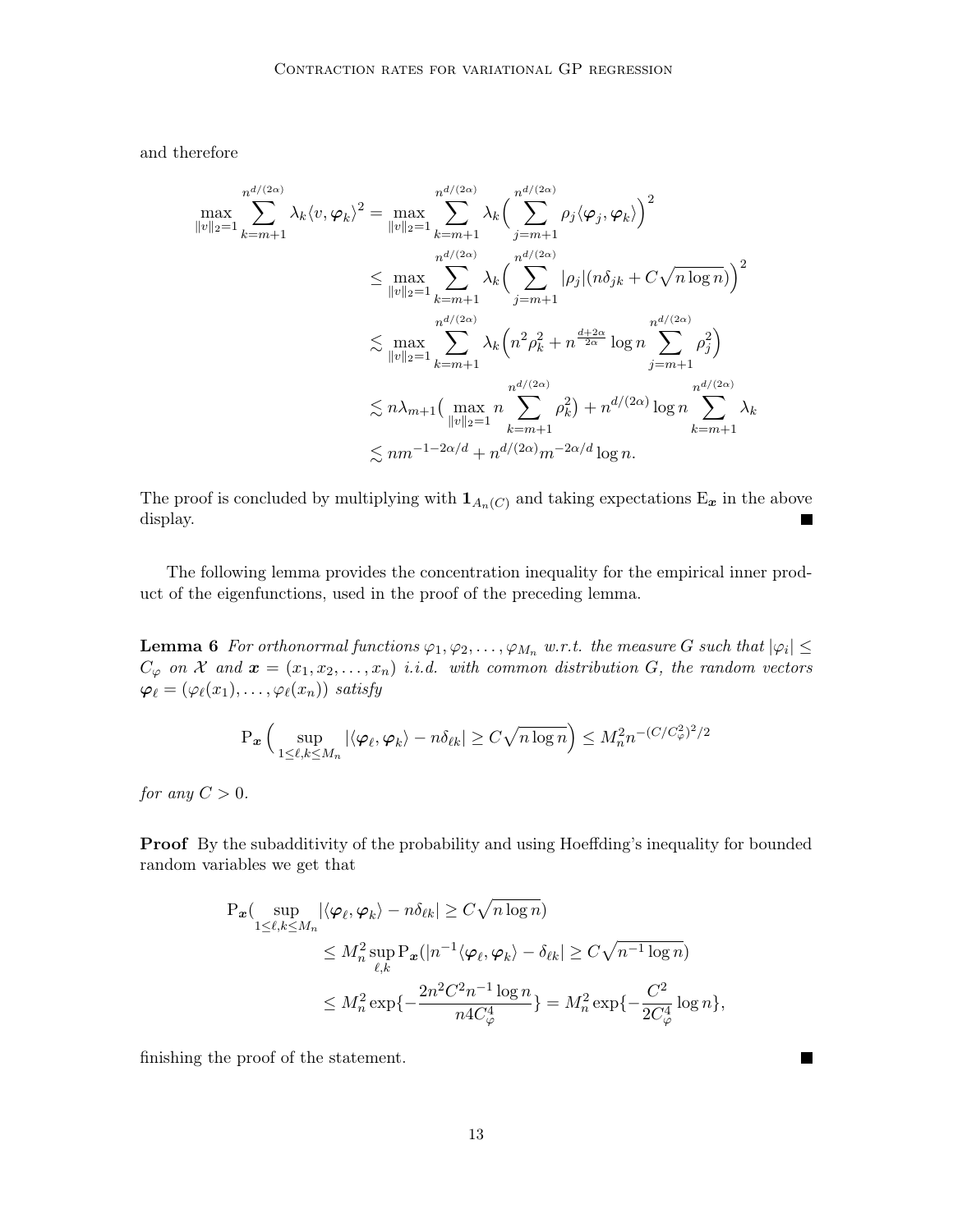# <span id="page-13-0"></span>6. Concrete examples

We consider three explicit examples to demonstrate how the approximation theory from the previous section can be used to apply the main theorem in Section [4.](#page-5-0) The contraction rates we obtain depend on the smoothness properties of the underlying true regression function  $f_0$ . To make this precise, we recall the definition of two smoothness classes.

The Hölder space  $C^{\alpha}(\mathcal{X})$  of smoothness  $\alpha > 0$  consists of those functions on X with Hölder regularity  $\alpha$ . This means partial derivatives of order up to  $\alpha_0 := [\alpha] - 1$  exist and are uniformly bounded, and derivatives of order equal to  $\alpha_0$  satisfy a Hölder condition with exponent  $\alpha - \alpha_0$ .

The Sobolev space  $H^{\alpha}(\mathcal{X})$  is the collection of restrictions  $f_0|\mathcal{X}$  to X of functions  $f_0$ :  $\mathbb{R}^d \to \mathbb{R}$  with Fourier transform  $\hat{f}_0(\lambda) = (2\pi)^{-d} \int_{\mathbb{R}^d} e^{i\langle \lambda, x \rangle} f_0(x) dx$  satisfying

$$
\int (1+\|\lambda\|^2)^{\alpha}|\widehat{f}_0(\lambda)|^2 d\lambda < \infty.
$$

For  $\alpha \in \mathbb{N}$  the space  $H^{\alpha}(\mathcal{X})$  coincides with the space of functions with square integrable weak  $\alpha$ -derivatives over  $\mathcal{X}$ .

#### 6.1 Matérn kernel

The Matérn prior is the centered GP whose covariance kernel is

<span id="page-13-1"></span>
$$
k(x, y) = c_1 ||x - y||^{\alpha} K_{\alpha}(c_2 ||x - y||),
$$
\n(31)

where  $c_1, c_2, \alpha$  are positive constants and  $K_\alpha$  is the modified Bessel function of the second kind (see [Rasmussen and Williams, 2006\)](#page-24-0). If  $\mathcal{X} = [0,1]^d$  and  $f_0 \in C^{\alpha}(\mathcal{X}) \cap H^{\alpha}(\mathcal{X})$ , then it is known that the true posterior contracts around  $f_0$  at the rate  $n^{-\alpha/(d+2\alpha)}$ ; see e.g. [van der](#page-25-6) [Vaart and van Zanten](#page-25-6) [\(2011\)](#page-25-6). This is the optimal minimax rate of contraction for this problem. The following corollary asserts that if the number of inducing variables is chosen at least of the order  $n^{d/(d+2\alpha)}$ , then for the first class of inducing variables considered above, the variational posterior attains this optimal rate as well.

<span id="page-13-2"></span>**Corollary 7** Let k be the Matérn kernel [\(31\)](#page-13-1) on  $\mathcal{X} = [0,1]^d$  and let G be a distribution with bounded Lebesgue density. Suppose that the inducing variables [\(21\)](#page-8-4) are used and  $\alpha > d/2$ . Then the variational posterior contracts around  $f_0 \in C^{\alpha}(\mathcal{X}) \cap H^{\alpha}(\mathcal{X})$  at the rate  $\epsilon_n =$  $n^{-\alpha/(d+2\alpha)}$  for  $m = m_n \geq n^{d/(d+2\alpha)}$ .

**Proof** It follows from the assumptions on  $f_0$  and  $\alpha$  combined with (results leading to) Theorem 5 in [van der Vaart and van Zanten](#page-25-6) [\(2011\)](#page-25-6) that  $\varphi(\epsilon) \lesssim \epsilon^{-d/\alpha}$ , so the concentration function inequality [\(10\)](#page-5-1) holds for  $\epsilon_n$  as specified.

The assumptions on  $G$  allow for an application of Theorem 1 in [Seeger](#page-25-7) [\(2007\)](#page-25-7), whose proof yields [\(20\)](#page-7-2) for the eigenvalues of the kernel operator  $T_k$ . Lemma [4](#page-9-2) implies that the trace and norm inequalities in Theorem [2](#page-5-2) hold for  $m$  as given. This yields the contraction statement for the variational posterior. L.

The other choice of inducing variables [\(28\)](#page-10-1) is not considered here, since for the stationary Matérn process we don't have access to the eigenfunctions of the kernel operator  $T_k$ . For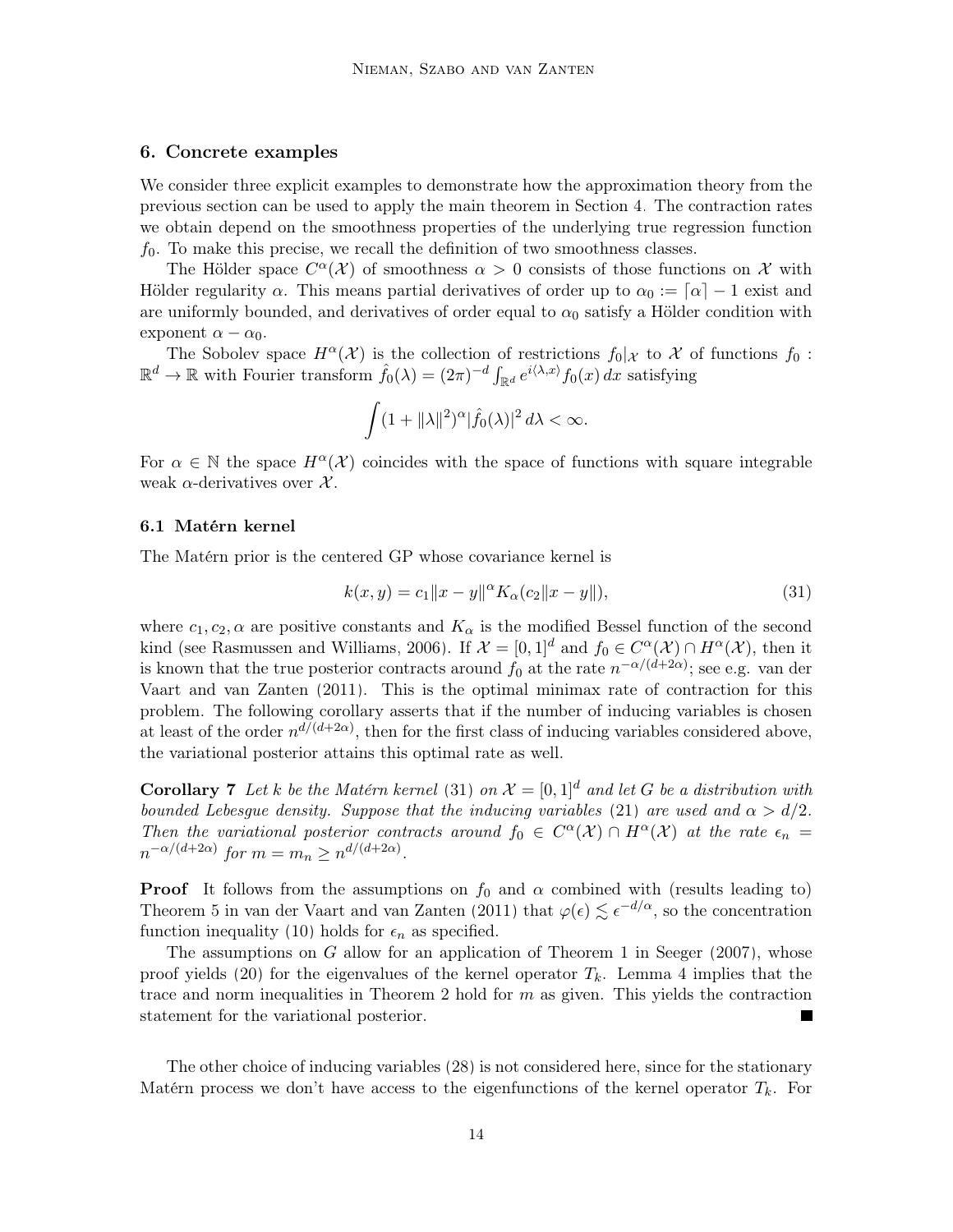G equal to the uniform distribution on  $[0,1]^d$ , finding the eigenfunctions and eigenvalues is equivalent to finding the Karhunen-Loève expansion. Explicit expressions appear only to be available for the case  $\alpha = 1/2$  of the Ornstein-Uhlenbeck process, see for instance [Corlay](#page-24-10) [and Pagès](#page-24-10) [\(2015\)](#page-24-10).

# 6.2 Squared exponential kernel

The squared exponential process on  $\mathcal{X} = \mathbb{R}^d$  with length scale  $b > 0$  is the centered GP on  $\mathbb{R}^d$  with covariance function

<span id="page-14-0"></span>
$$
k(x, y) = \exp(-\|x - y\|^2/b^2).
$$
 (32)

The structure of the RKHS and sharp bounds for the concentration function are known for this process, but in existing results the process is usually viewed on a compact subset of  $\mathbb{R}^d$ and the concentration function relative to the uniform norm is considered, see for instance [van der Vaart and van Zanten](#page-25-8) [\(2009\)](#page-25-8), [van der Vaart and van Zanten](#page-25-6) [\(2011\)](#page-25-6). In this paper we want to consider the example that  $G$  is a normal distribution, in which case the existing results do not directly apply. Therefore we adapt the relevant results, viewing the squared exponential process as a random element in the space  $L^2(\mathcal{X}, G)$ .

We formulate the following lemma for slightly more general distributions G with sub-Gaussian tails, that is, we assume that there exist constants  $C_1, C_2 > 0$  such that

$$
G(x: \|x\| > a) \le C_1 e^{-C_2 a^2}
$$
\n(33)

<span id="page-14-1"></span> $\blacksquare$ 

for all  $a > 0$  large enough. It is seen from the proof that the statement of the lemma can easily be adapted to cases with different tail behaviours.

<span id="page-14-2"></span>**Lemma 8** Let k be the squared exponential kernel [\(32\)](#page-14-0) with length scale  $b = b_n = n^{-1/(d+2\alpha)}$ . Suppose that  $f_0 \in C^{\alpha}(\mathbb{R}^d) \cap L^2(\mathbb{R}^d)$ , and G satisfies the sub-Gaussian tail bound [\(33\)](#page-14-1) on  $\mathcal{X} = \mathbb{R}^d$ . Then the concentration function inequality [\(10\)](#page-5-1) is satisfied for  $\epsilon_n$  a multiple of  $n^{-\alpha/(d+2\alpha)}\log^{\kappa/2} n$ , where  $\kappa = 1 + 3d/2$ .

Proof This follows from combining Lemma [15](#page-23-0) and [16](#page-23-1) in Appendix [B.](#page-22-0)

By the results of [van der Vaart and van Zanten](#page-25-8) [\(2009\)](#page-25-8), under the assumptions of the above lemma, the true posterior contracts around  $f_0$  at the optimal rate  $n^{-\alpha/(d+2\alpha)}$ , up to a logarithmic factor. The following corollary asserts that if  $d = 1$  and G is a normal distribution, the same is true for the variational posteriors considered above.

<span id="page-14-3"></span>**Corollary 9** Let k be the squared exponential kernel [\(32\)](#page-14-0) with  $b = b_n = n^{-1/(1+2\alpha)}$ , and G a centered Gaussian distribution on  $\mathcal{X} = \mathbb{R}$ . Then the variational posterior using either choice of inducing variables [\(21\)](#page-8-4) or [\(28\)](#page-10-1) contracts around  $f_0 \in C^{\alpha}(\mathbb{R}) \cap L^2(\mathbb{R})$  at the rate  $\epsilon_n = n^{-\alpha/(1+2\alpha)} (\log n)^{5/4}$ , provided that  $m = m_n \geq D_{\exp}^{-1} n^{1/(1+2\alpha)} \log n$ .

**Proof** In Lemma [8](#page-14-2) we have already established that the concentration function inequality is satisfied for the specified truth  $f_0$ , scale  $b_n$ , and rate  $\epsilon_n$ .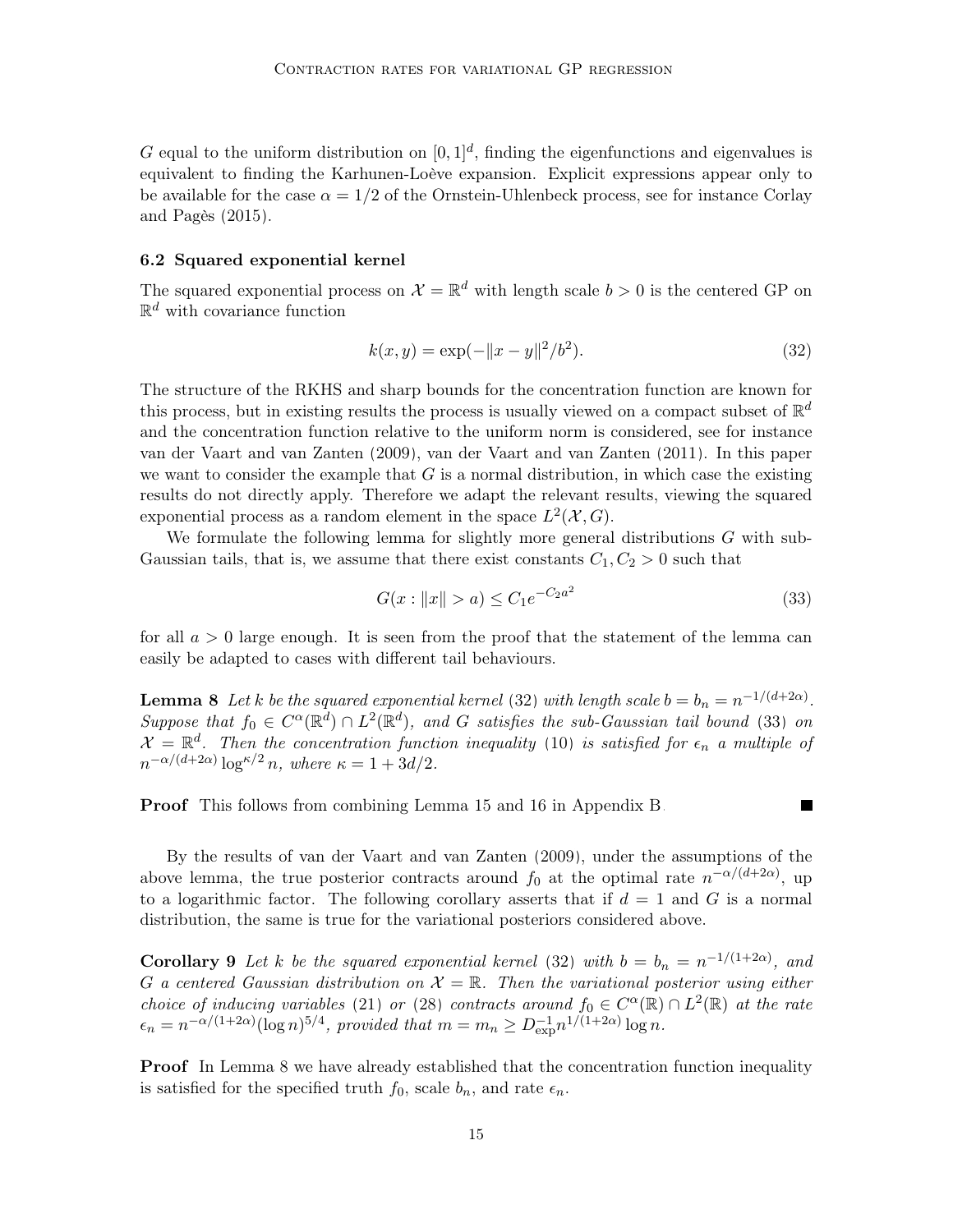We now prove the eigenvalues of the covariance operator are exponentially decaying. For notational convenience suppose that  $a > 0$  is such that G has density  $p(x) \propto e^{-2ax^2}$ . There is an explicit expression for the eigenvalues (see [Rasmussen and Williams, 2006\)](#page-24-0)

$$
\lambda_j = \sqrt{2a/A_n} \left(\frac{1}{A_n b_n^2}\right)^{j-1}, \quad j = 1, 2, \dots
$$

with  $A_n = a + b_n^{-2} + \sqrt{a^2 + 2ab_n^{-2}}$ . We note that

$$
\frac{1}{A_n b_n^2} = 1 - z_n \le e^{-z_n}
$$

for  $z_n = \sqrt{a^2b_n^4 + 2ab_n^2} - ab_n^2$ , and  $z_n/b_n \to \sqrt{2a}$  as  $n \to \infty$ , so  $z_n > D_{exp}b_n$  when  $0 <$  $D_{\exp} < \sqrt{2a}$  and n is sufficiently large. Then

$$
\lambda_j \le \sqrt{2a/A_n}e^{-z_n j} \lesssim b_n e^{-D_{\exp}b_n j},
$$

so we are in the situation of  $(19)$ . By  $(26)$  and  $(29)$ , the choice of m yields

$$
\mathbf{E}_{\boldsymbol{x}}\left\|K_{\boldsymbol{f}\boldsymbol{f}}-Q_{\boldsymbol{f}\boldsymbol{f}}\right\| \leq \mathbf{E}_{\boldsymbol{x}}\operatorname{tr}(K_{\boldsymbol{f}\boldsymbol{f}}-Q_{\boldsymbol{f}\boldsymbol{f}}) \lesssim ne^{-D_{\exp}b_n m} \leq 1,
$$

so the conditions of Theorem [2](#page-5-2) are satisfied.

**Remark 10** A stronger requirement on the smoothness of  $f_0$  is that it belongs to the RKHS H associated to the prior. In this case the RKHS approximation term in the concentration function is bounded by a constant, so the contraction rate is characterised by the small ball probability which is bounded in Lemma [15.](#page-23-0) One can take a fixed length scale  $b > 0$ , so that the concentration function inequality holds for  $\epsilon_n$  satisfying

<span id="page-15-0"></span>
$$
\left(\log\frac{1}{\epsilon_n}\right)^{\kappa} \lesssim n\epsilon_n^2.
$$

This is fulfilled by the rate  $\epsilon_n = n^{-1/2} (\log n)^{\kappa/2}$ , which is almost the parametric rate  $n^{-1/2}$ . By the arguments used to establish the above corollary, the variational posterior contracts at this rate when  $m_n$  is taken of the order  $\log n$ . This is also what [Burt et al.](#page-24-3) [\(2019\)](#page-24-3) suggest for the exponential kernel. Our Corollary [9](#page-14-3) illustrates that this choice may not be optimal if  $f_0$ is not so smooth that it belongs to the RKHS of the covariance kernel, which only contains analytic functions. See also the numerical illustration in Section [7.](#page-17-0)

#### 6.3 Random series prior

The last choice of kernel is one defined through a series expansion. We take  $\mathcal{X} = [0, 1]^d$  and consider a uniform distribution G for the design points. Let  $(\varphi_i)$  be an orthonormal basis of the corresponding function space  $L^2[0,1]^d$ . Suppose that the basis functions are continuous and uniformly bounded, that is,  $\sup_j \sup_x |\varphi_j(x)| < \infty$ . Define, for  $\alpha > 0$ , the series

$$
f(x) = \sum_{j=1}^{\infty} j^{-1/2 - \alpha/d} \varphi_j(x) Z_j, \qquad x \in [0, 1]^d,
$$
 (34)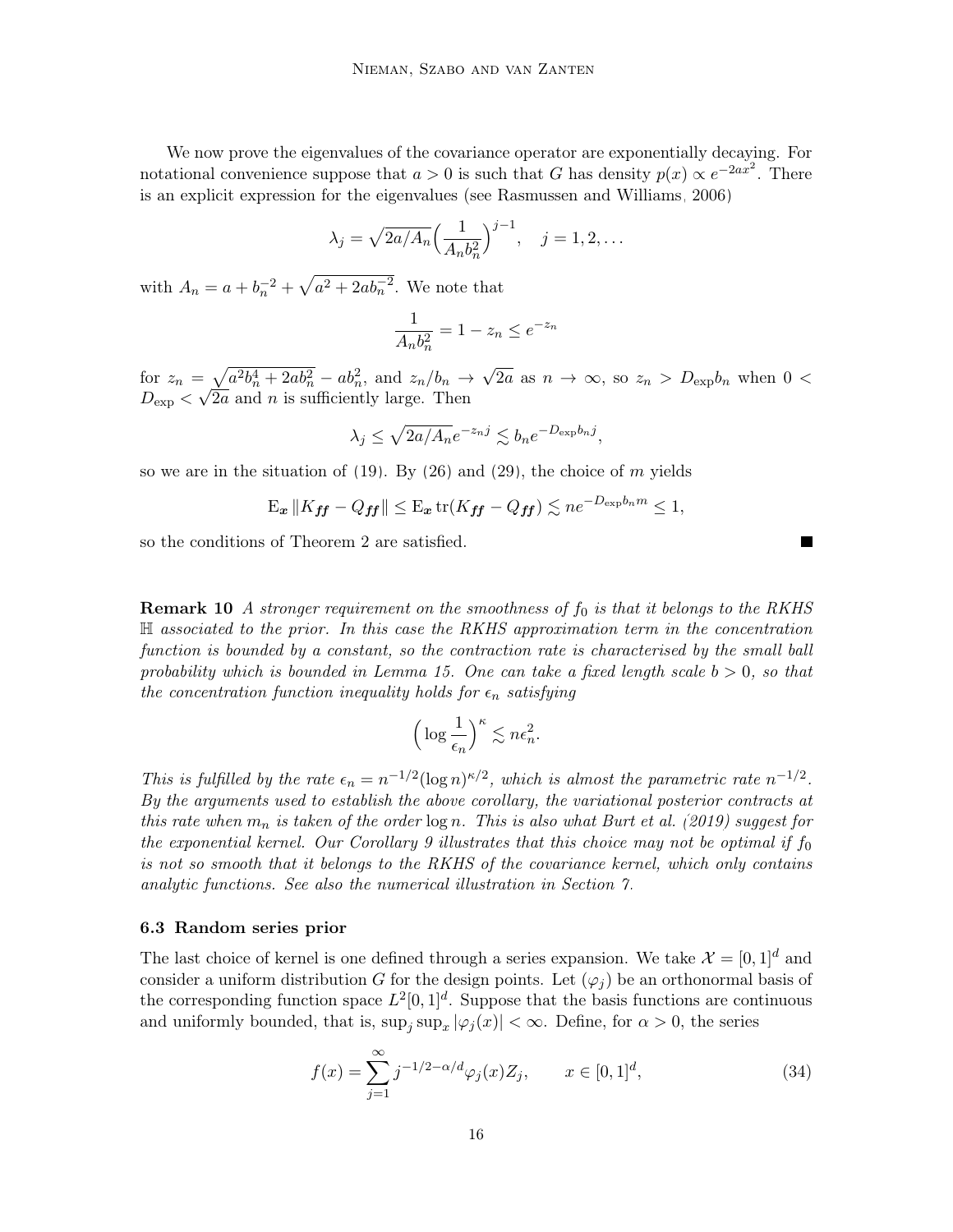<span id="page-16-0"></span>where  $(Z_i)$  is a sequence of i.i.d. standard normal random variables. The series converges uniformly and the resulting process  $(f(x) : x \in [0,1]^d)$  is a centered GP with covariance function

$$
k(x,y) = \sum_{j=1}^{\infty} j^{-1-2\alpha/d} \varphi_j(x) \varphi_j(y).
$$
 (35)

By construction,  $(\varphi_j)$  is the orthonormal eigenbasis of the associated operator  $T_k$  with eigenvalues  $\lambda_j = j^{-1-2\alpha/d}$ . We note that one can generalise these priors to compact Riemannian manifolds  $X$  (in fact, the compactness assumption can also be relaxed for appropriate choice of G) and the coefficients  $j^{-1/2-\alpha/d}$  can be replaced by any sequence  $\sqrt{\lambda_j}$  such that [\(34\)](#page-15-0) converges.

We consider contraction of the variational posterior corresponding to this prior. A function  $f_0 \in L^2[0,1]^d$  has the expansion  $f_0 = \sum_{j=1}^{\infty} f_{0,j} \varphi_j$  where  $f_{0,j} = \langle f_0, \varphi_j \rangle$ . Here we consider functions in the Sobolev space

$$
\tilde{H}^{\alpha} = \{ f \in L^{2}[0,1]^{d} : ||f||_{\alpha} < \infty \}, \qquad ||f||_{\alpha}^{2} = \sum_{j} j^{2\alpha/d} |\langle f, \varphi_{j} \rangle|^{2}.
$$

In general this space is different from the previously defined  $H^{\alpha}([0, 1]^d)$  since it depends on the choice of basis functions  $\varphi_j$ . If  $(\varphi_j)$  is the standard Fourier basis in  $d = 1$ , however, the spaces coincide.

With either choice of inducing variables discussed earlier, the variational posterior contracts around elements of  $\tilde{H}^{\alpha}$  at the minimax rate.

**Corollary 11** Consider the kernel [\(35\)](#page-16-0) for some uniformly bounded orthonormal basis  $(\varphi_i)$ of  $L^2[0,1]$  consisting of continuous functions. Suppose that either

- the inducing variables [\(21\)](#page-8-4) are used and  $\alpha > d/2$ , or
- the inducing variables [\(28\)](#page-10-1) are used and  $\alpha > d$ .

Then the variational posterior contracts around  $f_0 \in \tilde{H}^{\alpha}$  at the rate  $\epsilon_n = n^{-\alpha/(d+2\alpha)}$  for  $m = m_n \geq n^{d/(d+2\alpha)}$ .

Proof We start by bounding the concentration function. By Theorem 4.1 in [van der Vaart](#page-25-4) [and van Zanten](#page-25-4) [\(2008a\)](#page-25-4), the function  $h := \sum_{j=1}^{J} \langle f_0, \varphi_j \rangle \varphi_j = \sum_{j=1}^{J} f_{0,j} \varphi_j$  is an element of the RKHS  $\mathbb H$  of the prior with squared norm  $||h||_{\mathbb H}^2 = \sum_{j=1}^J |f_{0,j}|^2 / \lambda_j$ . If  $f_0 \in \tilde{H}^{\alpha}$  then we have

$$
||h||_{\mathbb{H}}^{2} = \sum_{j=1}^{J} |f_{0,j}|^{2} j^{1+2\alpha/d} \leq J||f_{0}||_{\alpha}^{2}.
$$

Moreover,

$$
||f_0 - h||_{2,G}^2 = \sum_{j>J} |f_{0,j}|^2 \le ||f_0||_{\alpha}^2 J^{-2\alpha/d}
$$

so by choosing J of the order  $\epsilon^{-d/\alpha}$ , it follows that

$$
\inf_{h \in \mathbb{H}: ||h - f_0||_{2, G} \le \epsilon} ||h||_{\mathbb{H}}^2 \lesssim \epsilon^{-d/\alpha}.
$$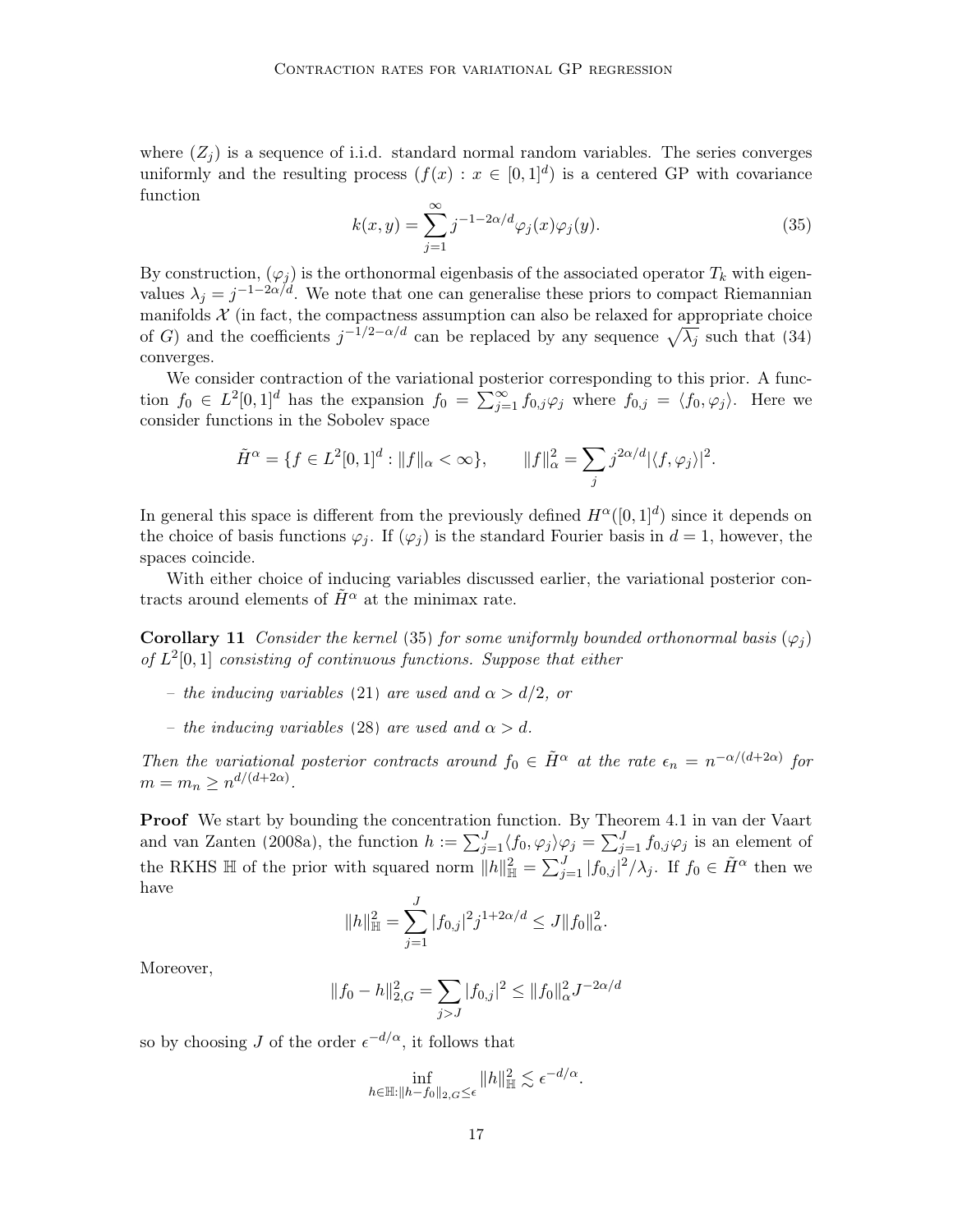By the expansion [\(34\)](#page-15-0), the centered small ball probability can be written as

$$
\Pi(f: ||f||_{2,G} \le \epsilon) = \Pr\Big(\sum_{j=1}^{\infty} j^{-1-2\alpha/d} Z_j^2 \le \epsilon^2\Big).
$$

By Corollary 4.3 in [Dunker et al.](#page-24-11) [\(1998\)](#page-24-11),

$$
-\log \Pr \Big( \sum_{j=1}^{\infty} j^{-1-2\alpha/d} Z_j^2 \leq \epsilon^2 \Big) \lesssim \epsilon^{-d/\alpha}.
$$

It follows that the concentration function inequality [\(10\)](#page-5-1) holds for  $\epsilon_n$  as specified (up to a constant), and this is the rate at which the true posterior contracts.

Evidently the eigenvalues satisfy [\(20\)](#page-7-2). The trace and norm inequalities in Theorem [2](#page-5-2) are readily verified for our choice of  $m$  with the help of either Lemma [4](#page-9-2) or Lemma [5.](#page-10-3) This yields the contraction statement for the variational posterior.

#### <span id="page-17-0"></span>7. Numerical experiments

We illustrate the results of Section [5](#page-7-3) by two numerical experiments, varying both the kernel and the choice of inducing variables.

# 7.1 Matérn kernel – method 1

We simulate  $n = 3000$  samples  $x_i \sim$  uniform[0, 1] and  $y_i \sim \mathcal{N}(f_0(x_i), \sigma^2)$  with  $\sigma = 0.2$  and

$$
f_0(x) = |x - 0.4|^{\alpha} - |x - 0.2|^{\alpha}
$$

for  $\alpha = 0.6$ , which is plotted in Figure [1.](#page-18-0) We use the Matérn- $\alpha$  kernel for the GP prior and study the variational posterior using the inducing variables obtained from the covariance matrix (Section [5.1\)](#page-8-0).

We compare the behaviour of the true and variational Bayes methods for different choices of the number of inducing points. Figures [2](#page-18-1) and [3](#page-18-2) show the mean and pointwise 95% credible regions (intervals centered vertically around the posterior mean which have posterior mass 0.95) for both the true and variational posterior. According to Corollary [7,](#page-13-2)  $m$  should be at least  $n^{1/(1+2\alpha)} \approx 40$ . Figure [2](#page-18-1) illustrates this: here  $m = 40$ , and although the variational posterior is in general a bit smoother, its credible region is hardly larger than that of the true posterior. On the contrary, one can conclude from Figure [3](#page-18-2) that it is unwise to take a significantly lower number of inducing variables. The variational posterior mean is far too smooth and credible regions are too wide.

Table [1](#page-18-3) shows estimates of the expected Kullback-Leibler divergence [\(5\)](#page-3-2), computed from 100 repetitions of the above experiment for different *n*. We used  $m = n^{1/(1+2\alpha)}$  inducing variables so that by Corollary [7](#page-13-2) the variational posterior contracts at the minimax rate. Note that the KL-divergence increases with  $n$ , meaning that it does not vanish. This is in according with our theory, which says that the  $P_0$ -expectation of the KL-divergence need only be of the order  $n\epsilon_n^2 \to \infty$  (see the proof of Theorem [2\)](#page-5-2).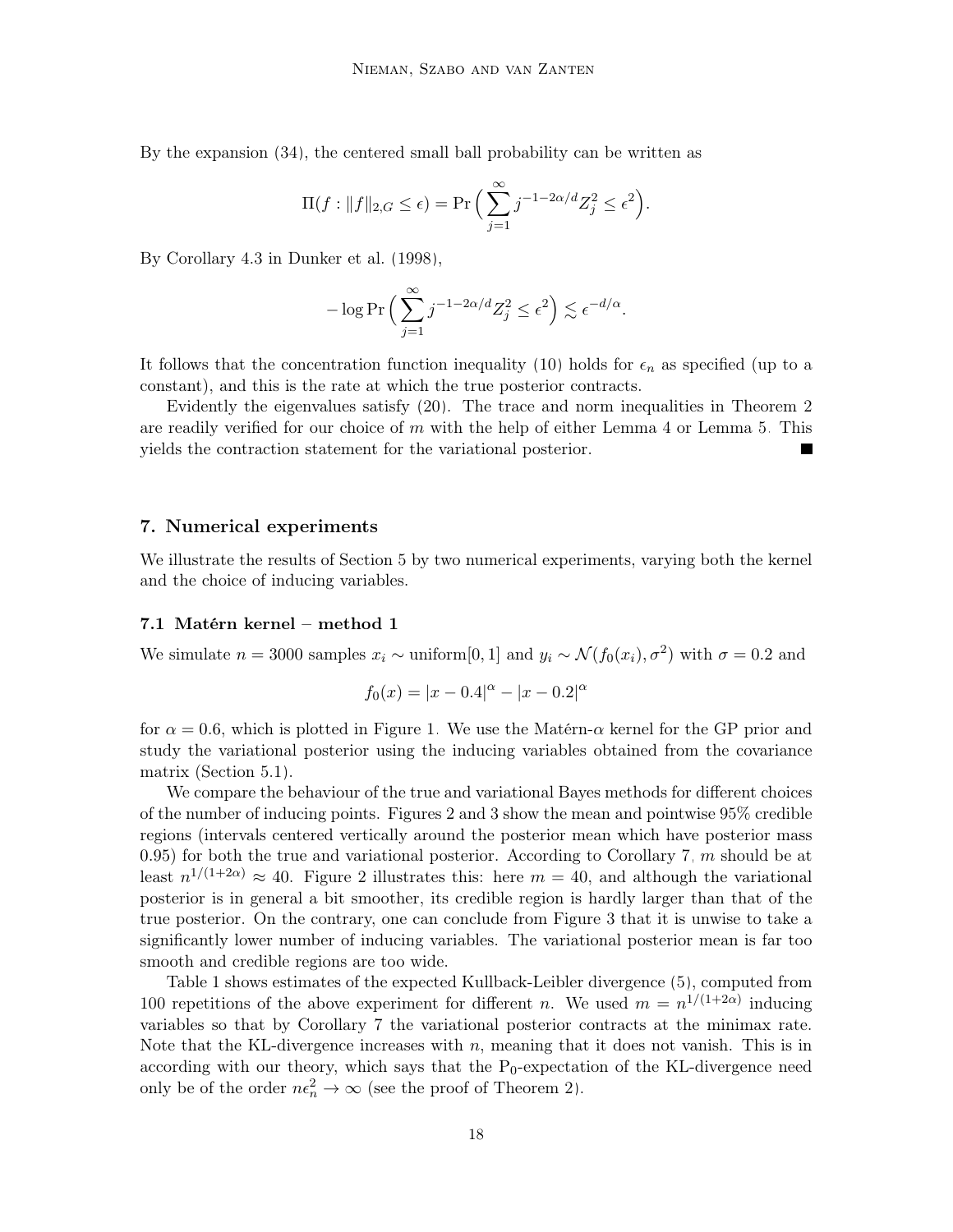

<span id="page-18-0"></span>Figure 1: plot of  $f_0 = |x + 1|^{\alpha} - |x + 3/2|^{\alpha}$  for  $\alpha = 0.8$ 





<span id="page-18-1"></span>Figure 2: True and variational posterior and credible regions for Matérn prior and  $m = 40$  inducing variables from method 1

<span id="page-18-2"></span>

| $\,n$ | $D_{\mathrm{KL}}(\Psi(\cdot \mid \boldsymbol{x}, \boldsymbol{y}) \ \Pi(\cdot \mid \boldsymbol{x}, \boldsymbol{y}))$ |
|-------|---------------------------------------------------------------------------------------------------------------------|
| 100   | 14.71(1.75)                                                                                                         |
| 300   | 25.20(2.31)                                                                                                         |
| 1000  | 42.09(3.23)                                                                                                         |
| 3000  | 68.90 (3.94)                                                                                                        |

<span id="page-18-3"></span>Table 1: Estimates of the KL-divergence between variational and true posterior (average over 100 repeated experiments). Estimated standard deviations are given between brackets.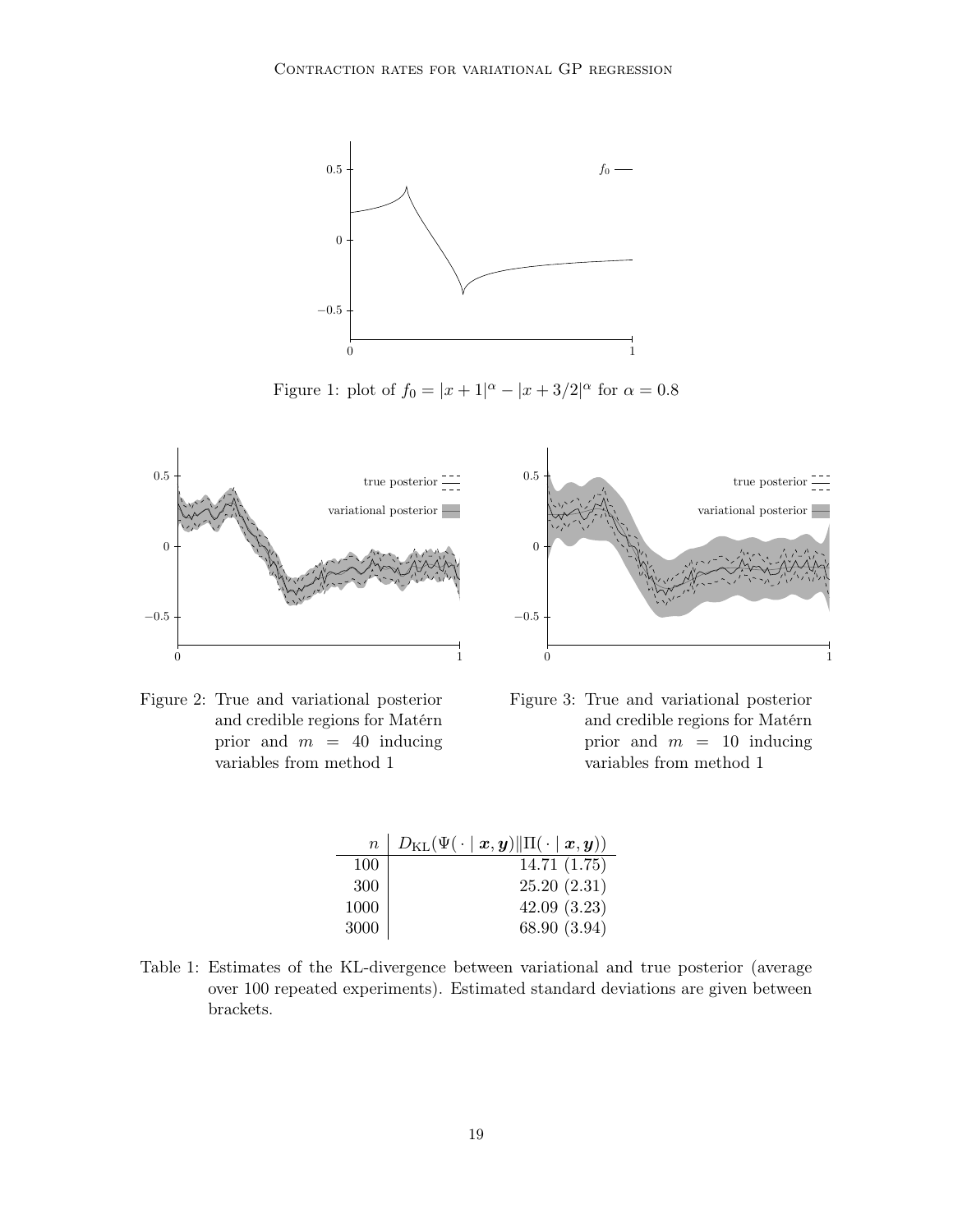#### 7.2 Squared exponential kernel – method 2

In a similar fashion, we simulate  $n = 5000$  samples  $x_i \sim \mathcal{N}(0, 1)$  and  $y_i$  from the  $\mathcal{N}(f_0(x_i), \sigma^2)$ distribution with

$$
f_0(x) = |x+1|^{\alpha} - |x+3/2|^{\alpha}
$$

for  $\alpha = 0.8$  and  $\sigma = 0.2$ . The function  $f_0$  is plotted in Figure [4.](#page-19-0) Although strictly speaking  $f_0 \notin L^2(\mathcal{X}, G)$ , one can easily modify its tails maintaining  $f_0 \in C^{\alpha}(\mathbb{R})$  (also note that with high probability all  $x_i$  are in a large compact set).

We use the squared exponential kernel as defined in [\(32\)](#page-14-0) with  $b = b_n = 4n^{-1/(1+2\alpha)}$ and the variational Bayes method with operator eigenvectors (Section [5.2\)](#page-10-0) as the inducing variables.

Corollary [9](#page-14-3) prescribes that we take  $m_n$  at least

$$
(D_{\exp}b_n)^{-1}\log n \approx \sqrt{2a}(n^{1/(1+2\alpha)}/4)\log n \approx 80,
$$

where  $a = 1/4$  to ensure that  $G = \mathcal{N}(0, 1)$ . Figure [5](#page-20-0) illustrates that this is indeed a good choice of  $m$ . One can observe that the true and variational posterior are virtually indistinguishable, i.e., there is almost no loss of information in the variational Bayes method.

In Figure [6](#page-20-1) we take a smaller number  $m = 40$  of inducing points than the optimal  $m \approx 80$ . One can observe that in this case the variational posterior mean is overly smooth, although still gives a reasonable estimate of  $f_0$ . The main difference when considering insufficiently many inducing variables, is that the variational posterior overestimates variance. Here, too, the variational Bayes method provides overly conservative, way too large credible sets compared to the true posterior.



<span id="page-19-0"></span>Figure 4: plot of  $f_0 = |x + 1|^{\alpha} - |x + 3/2|^{\alpha}$  for  $\alpha = 0.8$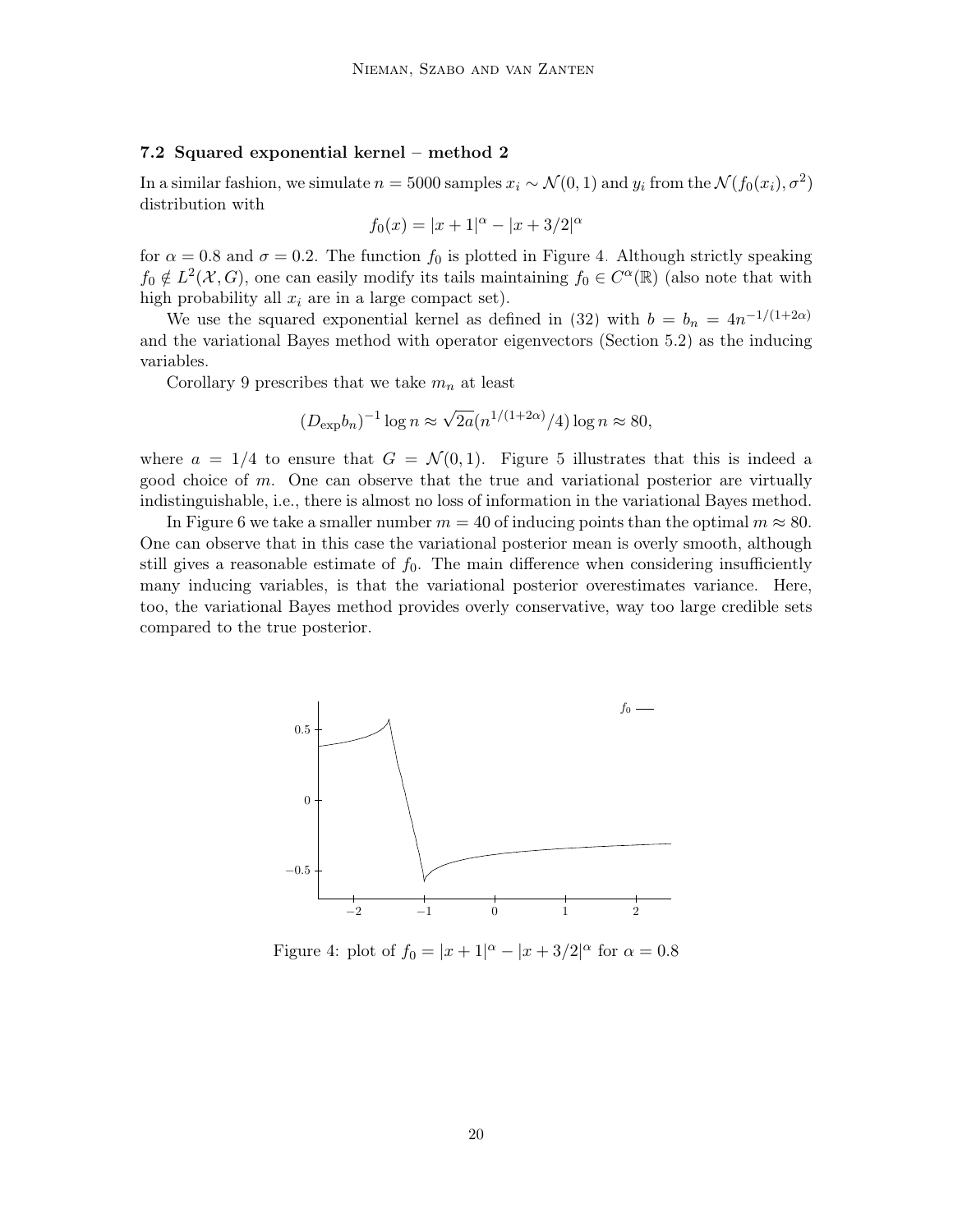

<span id="page-20-0"></span>Figure 5: True and variational posterior and credible regions for squared exponential prior and  $m = 80$  inducing variables from method 2



<span id="page-20-1"></span>Figure 6: True and variational posterior and credible regions for squared exponential prior and  $m = 40$  inducing variables from method 2

# 8. Conclusion

In this paper we consider the inducing variables variational Bayes method for GP regression and determine sufficient conditions, under which the variational approximation achieves the same contract rate around the true functional parameter of interest as the original posterior. As examples we consider three commonly used priors and two choices of inducing variables obtained from spectral decompositions and determine a lower bound on the number of inducing variables, which is sufficient for achieving optimal (minimax) contraction rates for the corresponding variational posterior.

The numerical experiments show that variational credible regions are wider than those associated with the true posterior when too few inducing variables are chosen, providing overly conservative uncertainty statements. Nevertheless this suggests that reliable uncertainty quantification should also carry over from the true to the variational posterior, even if the variational approximations are too sparse. In other words, if the original credible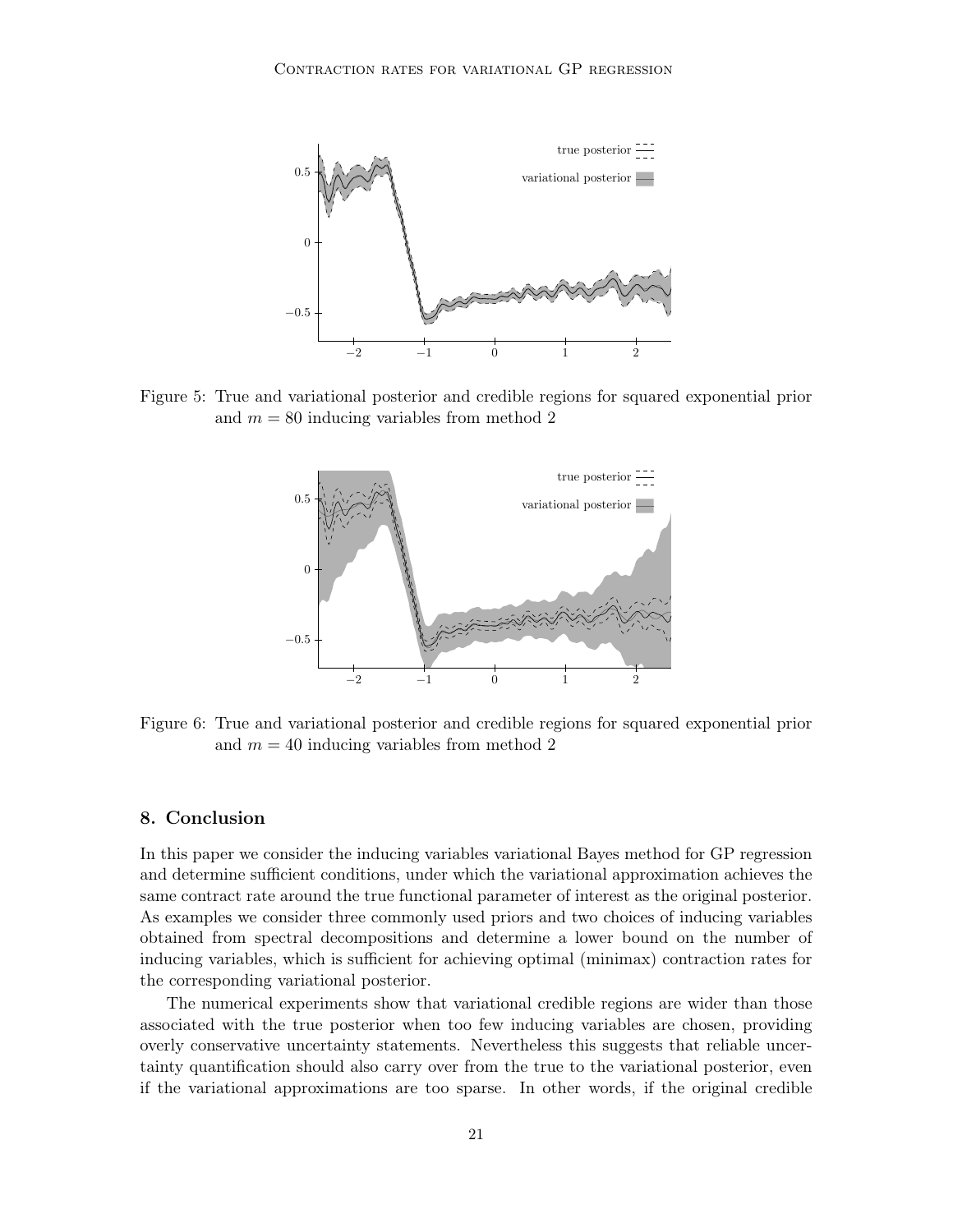regions can "capture" the true regression function with  $P_0$ -probability tending to one, then so will variational credible regions. A natural next step is to substantiate these experimental results by theory.

Besides the two choices of inducing variables discussed in this paper, there are various inducing point methods that fall within our framework, simply by taking inducing variables of the form  $u_j = f(z_j)$  for points  $z_j \in \mathcal{X}$ . [Burt et al.](#page-24-8) [\(2020\)](#page-24-8) discuss several other methods for selecting the inducing points  $z_i$  and obtain bounds on the KL-divergence between the true and variational posterior. It would be interesting to see, by means of an application of Theorem [2,](#page-5-2) what the minimal number of inducing points has to be in order for these methods to yield optimal contraction rates.

#### Acknowledgments

We would like to thank the AE and three anonymous reviewers for providing many useful comments that lead to an improved version of the paper.

This project has received funding from the European Research Council (ERC) under the European Union's Horizon 2020 research and innovation programme (grant agreement No. 101041064).

## <span id="page-21-0"></span>Appendix A. Theory of contraction rates

In this section we provide a brief summary of the frequentist theory of contraction rates for Gaussian Process priors, tailored to our setting. First we start with a general contraction rate result for (nonparametric) posterior distributions. It is a slightly modified version of Theorem 8.9 of [Ghosal and van der Vaart](#page-24-5) [\(2017\)](#page-24-5) (which also directly follows from their proof), similar to the original statement that appeared in the seminal paper by [Ghosal et al.](#page-24-12) [\(2000\)](#page-24-12), but simplified and adapted to our setting. It makes use of the so-called covering number (or entropy)

<span id="page-21-5"></span><span id="page-21-4"></span><span id="page-21-1"></span>
$$
N(\epsilon, \mathcal{F}, d_H), \tag{36}
$$

<span id="page-21-2"></span>which is the minimal number of  $d_H$ -balls of radius  $\epsilon$  required to cover the set  $\mathcal{F} \subset L^2(\mathcal{X}, G)$ .

**Lemma 12** Suppose that there exists a sieve  $\mathcal{F} \subset L^2(\mathcal{X}, G)$ , a constant  $C > 0$ , and a sequence of postive numbers  $\epsilon_n$  with  $n\epsilon_n^2 \to \infty$ , such that

$$
\Pi(f: \|f - f_0\|_{2,G} < \epsilon_n) \ge \exp(-Cn\epsilon_n^2),\tag{37}
$$

<span id="page-21-3"></span>
$$
\log N(\epsilon_n, \mathcal{F}, d_H) \lesssim n\epsilon_n^2,\tag{38}
$$

$$
\Pi(\mathcal{F}^c) \le \exp(-(C+4)n\epsilon_n^2). \tag{39}
$$

Then there exists an event  $A_n$  such that  $P_0(A_n) \to 1$ , and

$$
\operatorname{E}_{0} \Pi(f : d_{\mathrm{H}}(f, f_{0}) \geq M_{n} \epsilon_{n} \mid \boldsymbol{x}, \boldsymbol{y}) \mathbb{1}_{A_{n}} \lesssim \exp(-C_{2} n \epsilon_{n}^{2})
$$

holds for some  $C_2 > 0$ , and, consequently, the posterior distribution contracts at the rate  $\epsilon_n$ .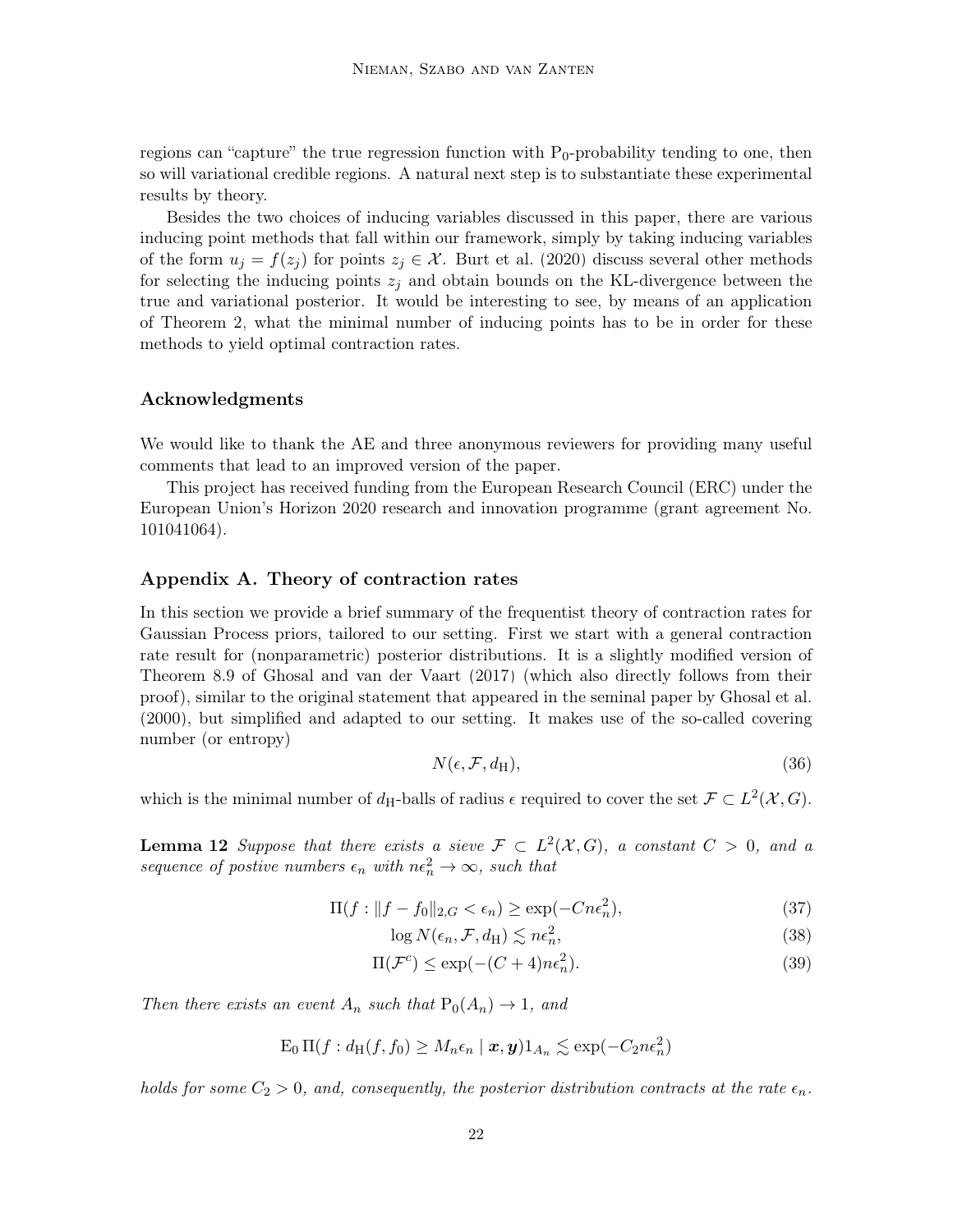The above lemma can be summarised as follows: the posterior contraction rate at  $f_0$ is  $\epsilon_n$  if the prior puts sufficient mass on  $\epsilon_n$ -balls around  $f_0$ , and the parameter space can be divided into two sets, of which one has log-entropy of order  $n\epsilon_n^2$ , and the other attains exponentially small prior mass.

The original statement of this result differs in two ways from ours. Firstly, the original condition [\(37\)](#page-21-1) uses KL-divergence and KL-variation instead of the  $L^2$ -norm  $\|\cdot\|_{2,G}$ . In our case the statements are equivalent since these are of the same order (see Lemma 2.7 in [Ghosal](#page-24-5) [and van der Vaart, 2017\)](#page-24-5). Secondly, the original theorem includes a testing condition, which holds in our case due to the use of the Hellinger distance. For details we refer to Appendix D of [Ghosal and van der Vaart](#page-24-5) [\(2017\)](#page-24-5).

For GP priors the contraction rate can be characterised by the concentration function inequality [\(10\)](#page-5-1), since it replaces the conditions of Lemma [12.](#page-21-2) Indeed, suppose that [\(10\)](#page-5-1) holds for some  $\epsilon_n \to 0$  with  $n\epsilon_n^2 \to \infty$ . Theorem 2.1 in [van der Vaart and van Zanten](#page-25-1) [\(2008b\)](#page-25-1) applied to the Banach space  $L^2(\mathcal{X}, G)$  with norm  $\|\cdot\|_{2,G}$  yields a sieve  $\mathcal F$  such that [\(37\)](#page-21-1) and [\(39\)](#page-21-3) hold, and moreover,

<span id="page-22-2"></span>
$$
\log N(\epsilon_n, \mathcal{F}, \| \cdot \|_{2,G}) \lesssim n\epsilon_n^2. \tag{40}
$$

This means there is a bound for a covering number with respect to a different metric. But the elementary inequality  $1 - e^{-u} \leq u$  applied to [\(7\)](#page-4-2) shows that the Hellinger distance  $d_H$ is bounded by the  $L^2$ -norm  $\|\cdot\|_{2,G}$  up to a multiplicative constant, so the covering number in condition [\(38\)](#page-21-4) is bounded by a constant multiplied by the covering number in [\(40\)](#page-22-2). This means all conditions of Lemma [12](#page-21-2) are satisfied and so Lemma [1](#page-5-3) is proved.

To connect the contraction rates of the true and variational posterior in the proof of Theorem [2,](#page-5-2) we use the following result, which is Theorem 5 of [Ray and Szabo](#page-24-13) [\(2021\)](#page-24-13).

<span id="page-22-1"></span>**Lemma 13** Let  $\mathcal{F}_n$  be a measurable subset of the parameter space  $L^2(\mathcal{X}, G)$ ,  $A_n$  be an event, and Q a distribution for f. If there exist  $C, \delta_n > 0$  such that

$$
\mathrm{E}_0 \,\Pi(\mathcal{F}_n \mid \boldsymbol{x}, \boldsymbol{y}) 1_{A_n} \leq C e^{-\delta_n},
$$

then

$$
\mathrm{E}_0 Q(\mathcal{F}_n) 1_{A_n} \leq \frac{2}{\delta_n} \Big( \mathrm{E}_0 D_{\mathrm{KL}}(Q \, \| \, \mathrm{\Pi}(\, \cdot \mid \boldsymbol{x}, \boldsymbol{y})) 1_{A_n} + C e^{-\delta_n/2} \Big).
$$

Although this theorem was applied in context of a high-dimensional parameter space in [Ray and Szabo](#page-24-13) [\(2021\)](#page-24-13), the result holds for general (possibly infinite-dimensional) parameter spaces, hence can be applied in our setting as well.

# <span id="page-22-0"></span>Appendix B. The concentration function inequality for the squared exponential prior

<span id="page-22-3"></span>We provide the lemmas used in the proof of Lemma [8.](#page-14-2) The first lemma deals with the  $L^2(X, G)$ -entropy of the unit ball  $\mathbb{H}_1^b$  of the RKHS of the squared exponential process with length scale  $b$ . Recall that  $N$  is defined in [\(36\)](#page-21-5).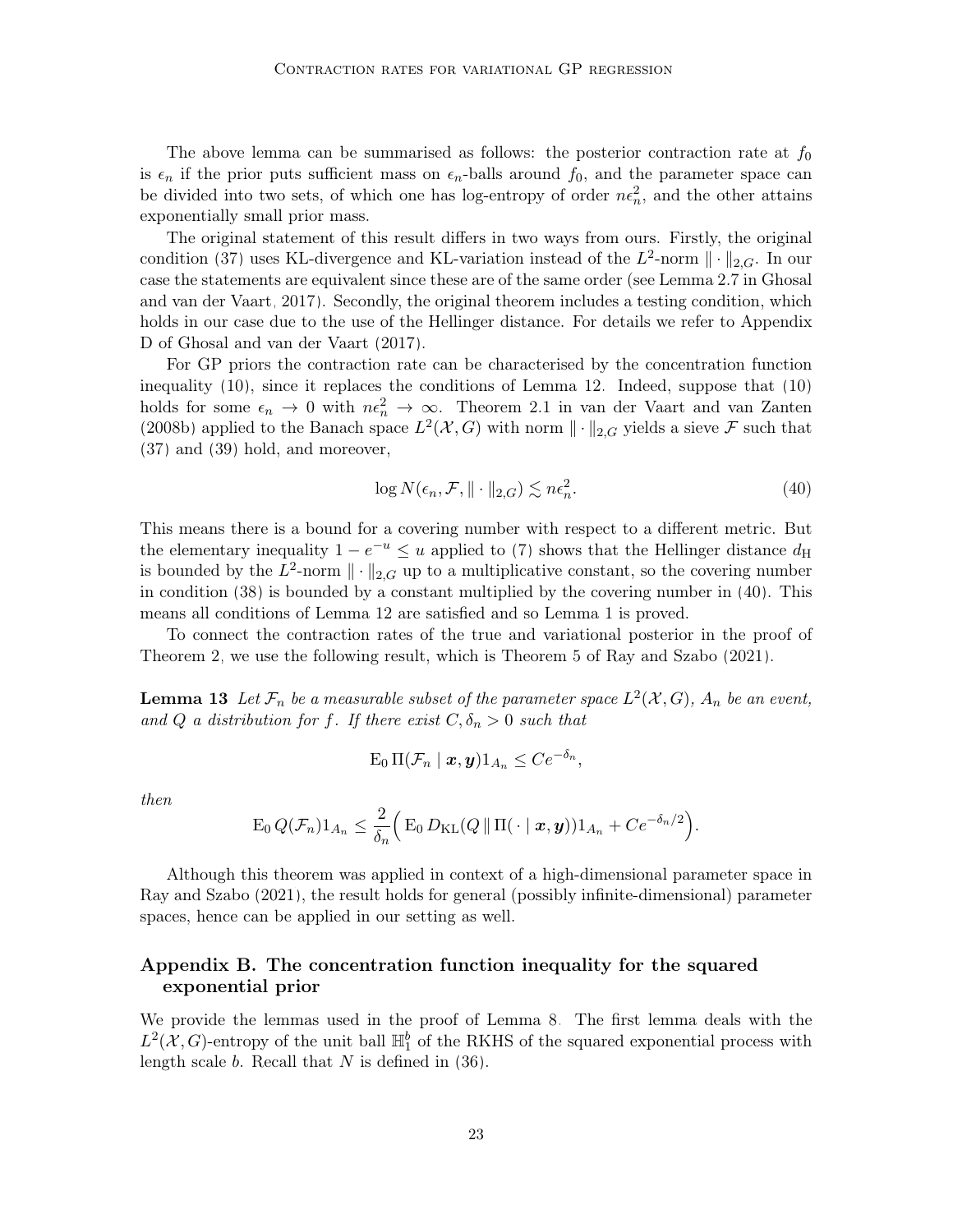**Lemma 14** Let  $f$  be the squared exponential process with covariance function  $(32)$  and suppose that G satisfies the sub-Gaussian tail bound [\(33\)](#page-14-1). There exist a constant  $K > 0$ such that for all small enough  $\epsilon > 0$ , the logarithm of the covering number satisfies

$$
\log N(\epsilon, \mathbb{H}_1^b, \|\cdot\|_{2,G}) \leq Kb^{-d} \Big(\log \frac{1}{\epsilon}\Big)^{\kappa},
$$

where  $\kappa = 1 + 3d/2$ .

**Proof** Let  $\mu^{b}(d\lambda) = (2\pi^{1/2}/b)^{-d} \exp(-\Vert b\lambda \Vert^{2}/4) d\lambda$  be the spectral measure of the process f. By Lemma 4.1 of [van der Vaart and van Zanten](#page-25-8) [\(2009\)](#page-25-8) the RKHS of the process is the collection  $\mathbb{H}^b$  of (real parts of) all functions of the form

$$
h_{\psi}(x) = \int e^{i\langle \lambda, x \rangle} \psi(\lambda) \, \mu^{b}(d\lambda),
$$

with  $\psi \in L^2(\mu^b)$ , and  $||h_{\psi}||_{\mathbb{H}^b} = ||\psi||_{L^2(\mu^b)}$ . By Cauchy-Schwarz and the fact that  $\mu^b(B) =$  $\mu^1(bB)$  all functions in the RKHS unit ball  $\mathbb{H}_1^b$  are uniformly bounded by  $C = \sqrt{\mu^1(\mathbb{R}^d)}$ . It follows that for  $h_1, h_2 \in \mathbb{H}_1^b$  and  $a > 0$  we have

$$
||h_1 - h_2||_{2,G} \le \sup_{||x|| \le a} |h_1(x) - h_2(x)| + \sqrt{2}C\sqrt{G(x : ||x|| > a)}.
$$

The sub-Gaussianity assumption implies that for a a large enough multiple of  $\sqrt{\log(1/\epsilon)}$  we have  $G(x: ||x|| > a) \leq \epsilon^2/(2C^2)$ , so that

$$
\log N\Big(2\epsilon, \mathbb{H}_1^b, L^2(\mathcal{X}, G)\Big) \leq \log N(\epsilon, \mathbb{H}_1^b, \ell^{\infty}[-a, a]).
$$

By Lemma 4.5 of [van der Vaart and van Zanten](#page-25-8) [\(2009\)](#page-25-8) the entropy on the right is bounded by a constant times  $(a/b)^d (\log(1/\epsilon))^{1+d}$ . ш

Using the well-known connection between the entropy of the RKHS unit ball and the small ball probabilities of a centered Gaussian process as in Lemma 4.6 of [van der Vaart](#page-25-8) [and van Zanten](#page-25-8) [\(2009\)](#page-25-8), we obtain the following small ball estimate from Lemma [14.](#page-22-3)

<span id="page-23-0"></span>**Lemma 15** Let f be the squared exponential process with covariance function  $(32)$  and suppose that G satisfies the sub-Gaussian tail bound [\(33\)](#page-14-1). There exist a constant  $K > 0$ such that for all small enough  $\epsilon > 0$ 

$$
-\log \Pi(f: \|f\|_{2,G} \leq \epsilon) \leq Kb^{-d} \big(-\log(b\epsilon)\big)^{\kappa},
$$

where  $\kappa = 1 + 3d/2$ .

The following lemma deals with the approximation term in the concentration function [\(9\)](#page-4-3). It follows from the proof of Lemma 4.3 of [van der Vaart and van Zanten](#page-25-8) [\(2009\)](#page-25-8).

<span id="page-23-1"></span>**Lemma 16** Let f be the squared exponential process with covariance function  $(32)$  and suppose that G satisfies the sub-Gaussian tail bound [\(33\)](#page-14-1). Let  $\mathbb{H}^b$  be the RKHS of f. If  $f_0 \in L^2(\mathbb{R}^d) \cap C^{\alpha}(\mathbb{R}^d)$  for  $\alpha > 0$ , then there exist constants  $K_1, K_2 > 0$  such that

$$
\inf_{h\in\mathbb{H}^b: \|h-f_0\|_{2,G}\leq K_1b^{\alpha}} \|h\|^2_{\mathbb{H}^b} \leq K_2b^{-d}
$$

for all  $b > 0$  small enough.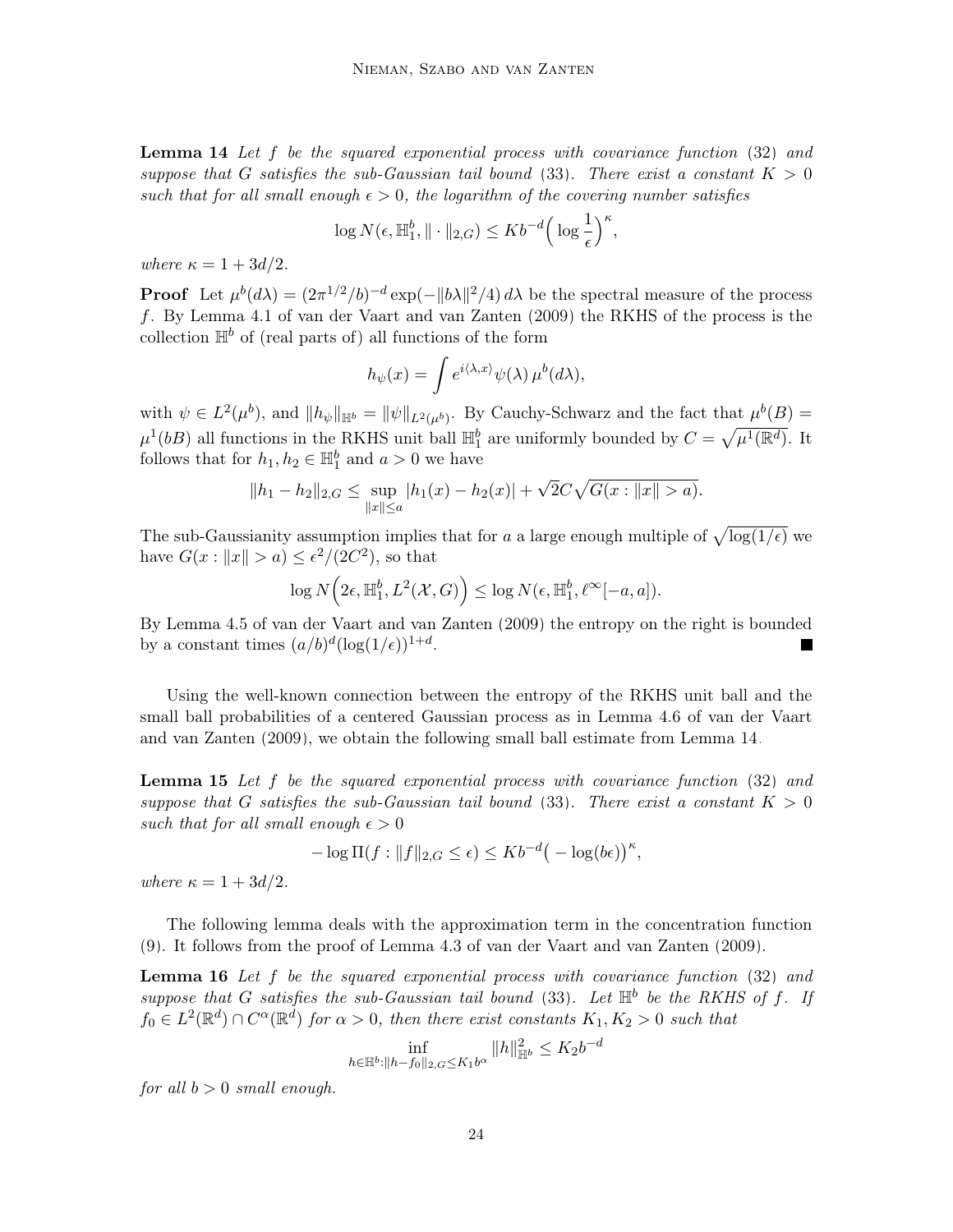# References

- <span id="page-24-3"></span>David R. Burt, Carl Edward Rasmussen, and Mark van der Wilk. Rates of convergence for sparse variational Gaussian process regression. In International Conference on Machine Learning, pages 862–871. PMLR, 2019.
- <span id="page-24-8"></span>David R. Burt, Carl Edward Rasmussen, and Mark van der Wilk. Convergence of sparse variational inference in Gaussian processes regression. Journal of Machine Learning Research, 21(131):1–63, 2020. URL <http://jmlr.org/papers/v21/19-1015.html>.
- <span id="page-24-10"></span>Sylvain Corlay and Gilles Pagès. Functional quantization-based stratified sampling methods. Monte Carlo Methods and Applications, 21(1):1–32, 2015.
- <span id="page-24-11"></span>T. Dunker, M.A. Lifshits, and W. Linde. Small deviation probabilities of sums of independent random variables. In High dimensional probability, pages 59–74. Springer, 1998.
- <span id="page-24-5"></span>Subhashis Ghosal and Aad van der Vaart. Fundamentals of nonparametric Bayesian inference, volume 44. Cambridge University Press, 2017.
- <span id="page-24-12"></span>Subhashis Ghosal, Jayanta K Ghosh, and Aad van der Vaart. Convergence rates of posterior distributions. Annals of Statistics, pages 500–531, 2000.
- <span id="page-24-9"></span>James Hensman, Nicolas Durrande, and Arno Solin. Variational Fourier features for Gaussian processes. Journal of Machine Learning Research, 18(151):1–52, 2018. URL <http://jmlr.org/papers/v18/16-579.html>.
- <span id="page-24-6"></span>Hermann König. Eigenvalue distribution of compact operators, volume 16. Birkhäuser, 1986.
- <span id="page-24-7"></span>Cornelius Lanczos. An iteration method for the solution of the eigenvalue problem of linear differential and integral operators. 1950.
- <span id="page-24-2"></span>Haitao Liu, Yew-Soon Ong, Xiaobo Shen, and Jianfei Cai. When Gaussian process meets big data: A review of scalable GPs. IEEE transactions on neural networks and learning systems, 31(11):4405–4423, 2020.
- <span id="page-24-4"></span>Alexander G de G Matthews, James Hensman, Richard Turner, and Zoubin Ghahramani. On sparse variational methods and the Kullback-Leibler divergence between stochastic processes. In Artificial Intelligence and Statistics, pages 231–239. PMLR, 2016.
- <span id="page-24-0"></span>Carl Edward Rasmussen and Christopher KI Williams. Gaussian processes for machine learning. MIT press, 2006.
- <span id="page-24-13"></span>Kolyan Ray and Botond Szabo. Variational Bayes for high-dimensional linear regression with sparse priors. *Journal of the American Statistical Association*, pages  $1-12$ ,  $2021$ .
- <span id="page-24-1"></span>Judith Rousseau and Botond Szabo. Asymptotic behaviour of the empirical Bayes posteriors associated to maximum marginal likelihood estimator. The Annals of Statistics, 45(2):833  $-865, 2017.$  doi:  $10.1214/16$ -AOS1469. URL https://doi.org/10.1214/16-A0S1469.